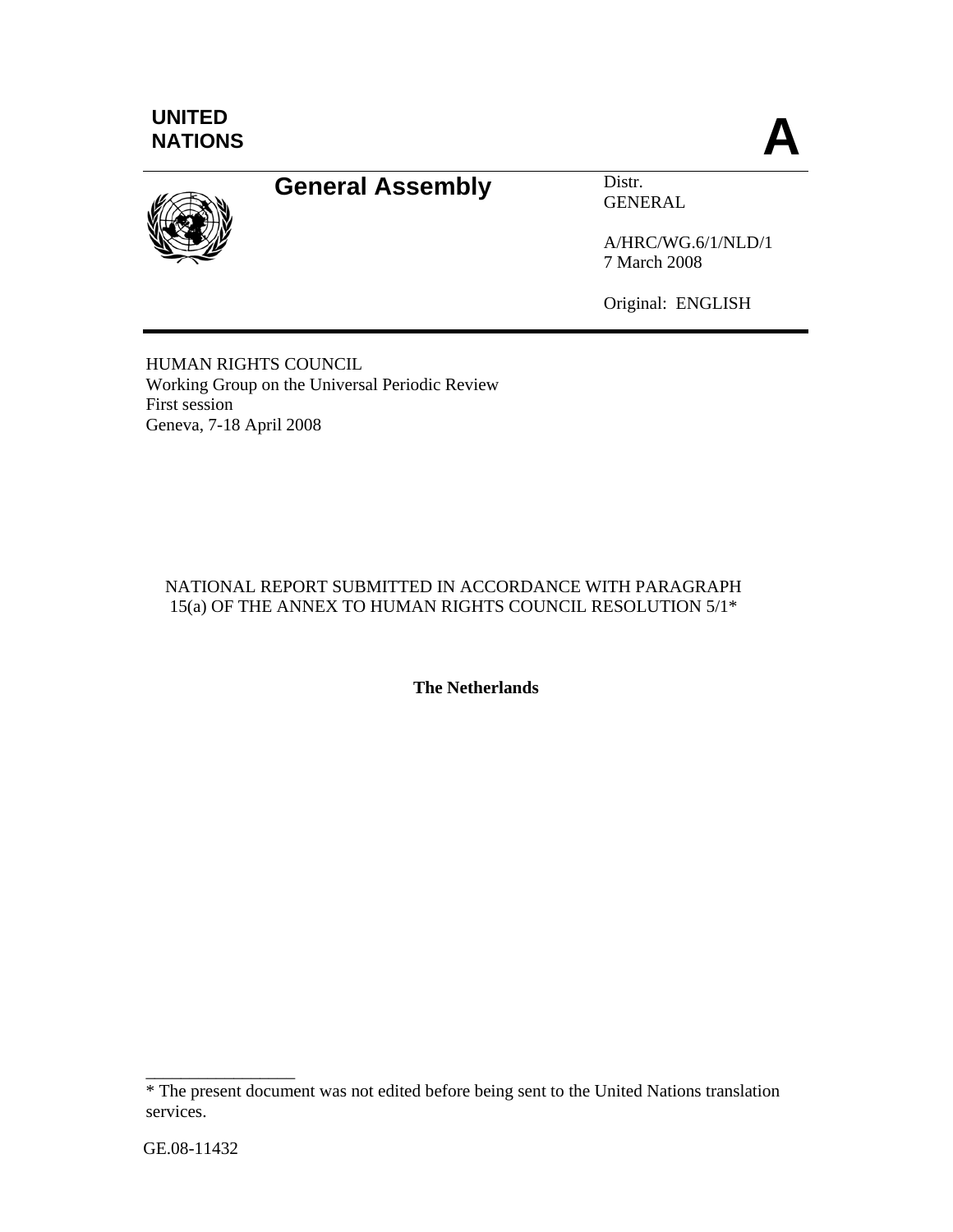### February 2008

| 2.3 Direct effect of international law, international treaties and resolutions of international |  |
|-------------------------------------------------------------------------------------------------|--|
|                                                                                                 |  |
|                                                                                                 |  |
|                                                                                                 |  |
|                                                                                                 |  |
|                                                                                                 |  |
|                                                                                                 |  |
|                                                                                                 |  |
|                                                                                                 |  |
|                                                                                                 |  |
|                                                                                                 |  |
|                                                                                                 |  |
|                                                                                                 |  |
| 4. Identification of achievements, best practices, challenges and constraints  16               |  |
|                                                                                                 |  |
|                                                                                                 |  |
| 4.1.2. Tightening provisions in criminal law to combat discrimination  16                       |  |
| 4.1.3. Open invitation to all UN Special Procedures mandate holders17                           |  |
|                                                                                                 |  |
|                                                                                                 |  |
|                                                                                                 |  |
|                                                                                                 |  |
|                                                                                                 |  |
|                                                                                                 |  |
|                                                                                                 |  |
|                                                                                                 |  |
|                                                                                                 |  |
|                                                                                                 |  |
|                                                                                                 |  |
|                                                                                                 |  |
| 5.4 National Institution for the protection and promotion of human rights22                     |  |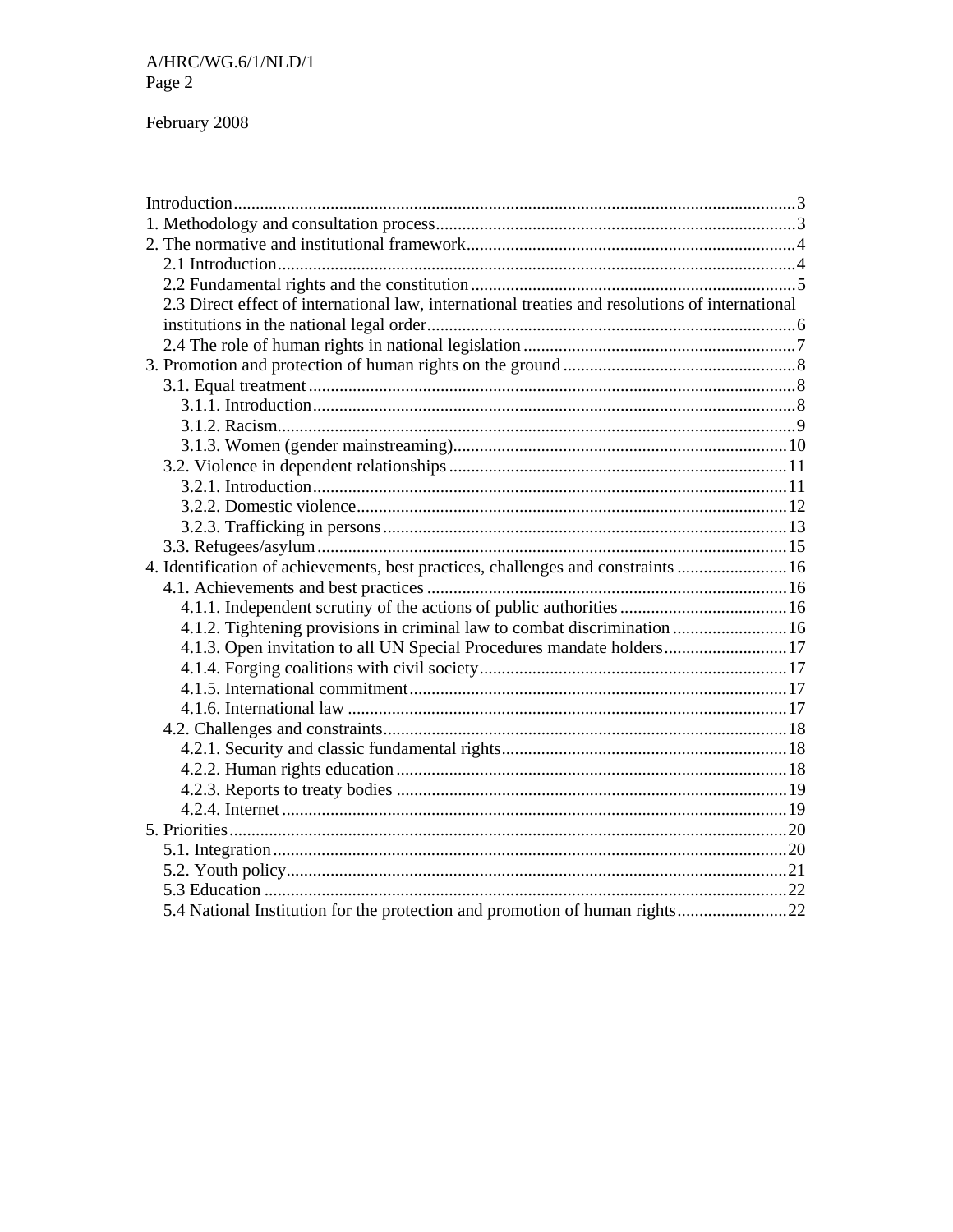## **Introduction**

1. The Kingdom of the Netherlands1 traditionally attaches great importance to promoting, protecting and upholding human rights, both at home and abroad. Human rights are the ground rules that govern societies where individuals are free to differ from one another but where everyone is equal before the law. Human rights enjoin governments to protect their people from violence and to ensure equal opportunities for all citizens. Human rights represent the fundamental values on which democracy and the rule of law are based: freedom, justice, equality, humanity, respect, solidarity and the love of others. The Netherlands strives for a society based on these values, both at home and abroad. Everyone has the right to a life of human dignity, and it is this firm conviction that impels the Netherlands to pursue an active human rights policy.

2. For all these reasons, human rights are firmly anchored in our constitution and other legislation, and they are guaranteed at national level by many independent institutions. Human rights have also been an integral part of our foreign policy (including development cooperation) for many decades. The Dutch government recently strengthened this link in its new human rights strategy, 'Human dignity for all'. The Hague is increasingly seen as the legal capital of the world. The Netherlands is party to the majority of international human rights treaties and has always lent its cooperation to the treaty bodies and special procedures without reservation.

3. Armed by these convictions the Netherlands has always been actively involved in the Human Rights Council. From the very start we urged the creation of a universal periodic review (UPR). In our view the UPR can evolve into a useful instrument for assessing the domestic situation in UN member states as to the promotion, protection and observance of human rights in the light of international obligations, such as the UN Charter, the Universal Declaration of Human Rights and the human rights treaties to which they are party. The Netherlands is prepared to cooperate with this review unconditionally and will be open to the ensuing findings, conclusions and recommendations. The UPR is not meant to capture a particular moment in time but rather to function as an ongoing process that should lead to a permanent focus on human rights at national level.

## **1. Methodology and consultation process**

4. In accordance with the principles formulated by the Human Rights Council for the UPR2 this report should be read as a supplement to existing reports for the other UN human rights mechanisms. The Netherlands is firmly committed to a healthy and actively involved civil society. The government maintains contact with NGOs in a wide variety of areas. In preparing this report, the government consulted over 20 Dutch human rights organisations. For that purpose the Ministry of Foreign Affairs hosted two meetings, which were also attended by representatives of other ministries and of organisations like the Office of the National Ombudsman and the Equal Treatment Commission. Supplemental to the NGO report that the Human Rights Council received in November 2007,3 the NGOs present at that

-

<sup>&</sup>lt;sup>1</sup> The Kingdom of the Netherlands consists of the Netherlands in Europe, the Netherlands Antilles and Aruba. The Kingdom's three constituent parts have internal autonomy, and each is individually responsible for protecting human rights and fundamental freedoms. The Kingdom itself ensures that certain basic conditions are

met.<br><sup>2</sup> A/HRC/RES/5/1 of 16 June 2007.

<sup>&</sup>lt;sup>3</sup> Dutch NGOs' contribution to the First Universal Periodic Review of the Netherlands by the UN Human Rights Council.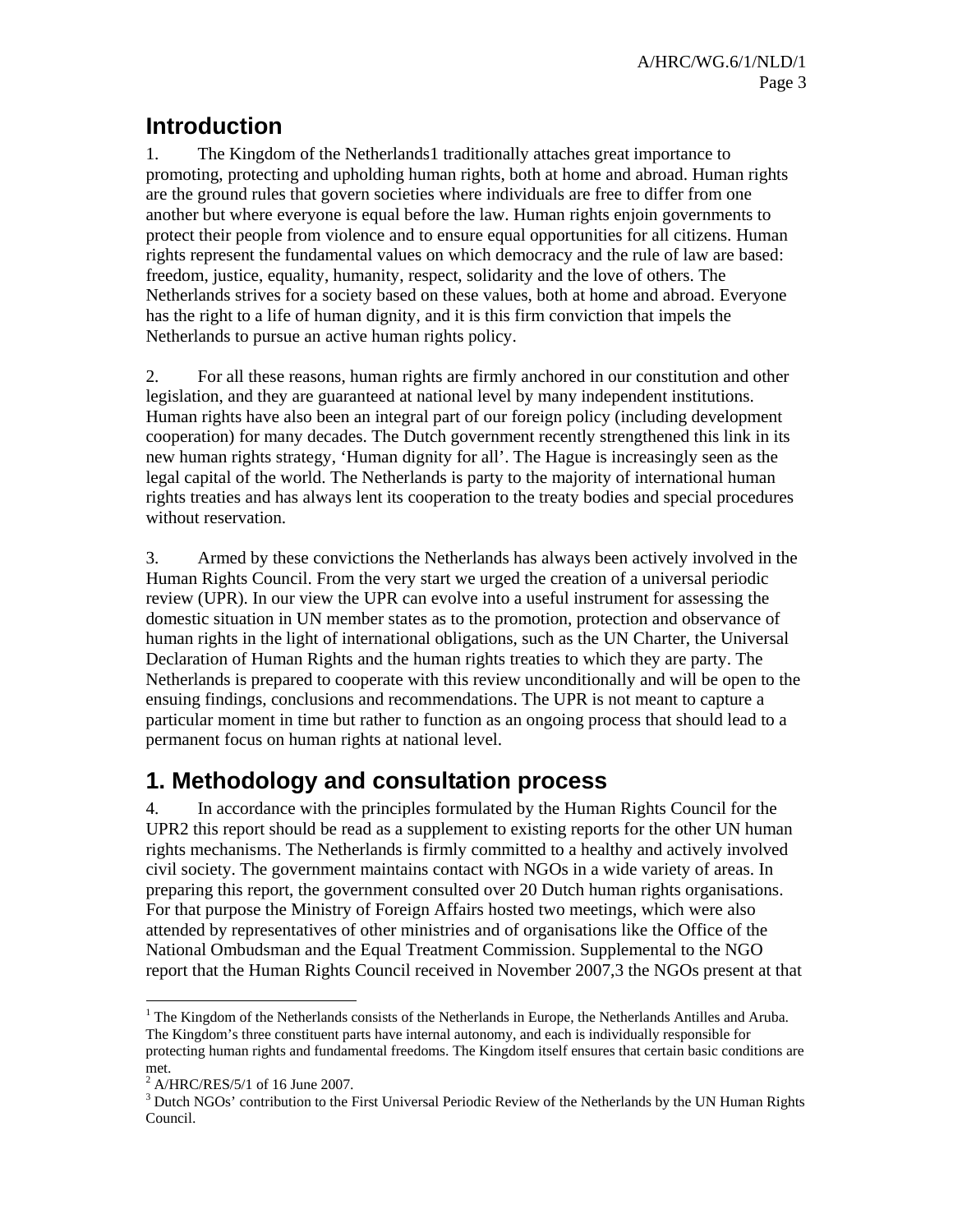A/HRC/WG.6/1/NLD/1 Page 4

meeting explained their views on the human rights situation in the Netherlands in an open and constructive dialogue. Most of the issues that arose during that discussion are also addressed in this report. In general terms these are issues related to the changing social context in the Netherlands and its impact on human rights. Another recurring point in the talks with the NGOs was the position of and focus on human rights in society at large. This subject is also dealt with here. Finally, this report discusses the regular reporting obligations and recent recommendations issued by treaty bodies.

## **2. The normative and institutional framework**

## *2.1 Introduction*

5. In the most recent UNDP Human Development Index, the Netherlands is ranked tenth.4 This means that we score high in areas like public health (life expectancy), knowledge (literacy and education) and standard of living (GNP, PPP and overall prosperity). The Netherlands is also a good country to live in because we cherish our fundamental rights, which are firmly embedded in our legal system. Democracy, freedom of religion and association, freedom of expression, and the equality of all citizens regardless of their political convictions, religion, skin colour, sex or sexual orientation are laid down as non-negotiable rights and obligations.

6. Thanks to a number of social trends, these rights and obligations (or standards and values) have become an increasingly popular subject of discussion in the Netherlands in recent years. Dutch society is permeated by a mood of discontent over anti-social behaviour and the perceived coarsening of social mores. Processes of individualisation, secularisation, gender equality and personal development have led to greater assertiveness on the part of the individual. We take pride in how far we have come as a society and regard individual freedom as a great good. In some cases, however, the emphasis on individual freedom and self-actualisation seems to lead to selfishness and a failure to acknowledge the freedoms of others.

7. The debate on values and standards has also acquired a new dimension on account of the country's increased diversity, which is due in part to the influx of large groups of immigrants. Just under 20% of Dutch residents are of non-Dutch origin.5 Over the space of a few decades the Netherlands has evolved from a mono-ethnic society into a multi-ethnic one, prompting a debate on what values and standards should be shared. In any event these include the fundamental values of Dutch democracy and the rule of law. Their importance grows as society becomes more diverse.

8. The Dutch government believes that diversity, which can be defined as the peaceful co-existence of different values, is one of the hallmarks of our brand of democracy, rooted in the rule of law and age-old traditions of tolerance. Society as a whole benefits from granting individuals the freedom to cultivate and propagate their own values. Sometimes, however, restrictions must be imposed on individual freedom if it infringes disproportionately on other citizens' well-being or freedom of choice. Such value-based conflicts are inevitable, but in a democracy based on the rule of law they can be resolved peacefully.

<sup>-</sup>4 UNDP Human Development Report, 2006.

<sup>&</sup>lt;sup>5</sup> Statistics Netherlands, Composition of the Population of the Netherlands, December 2007, http://statline.cbs.nl/StatWeb/table.asp?PA=71090ned.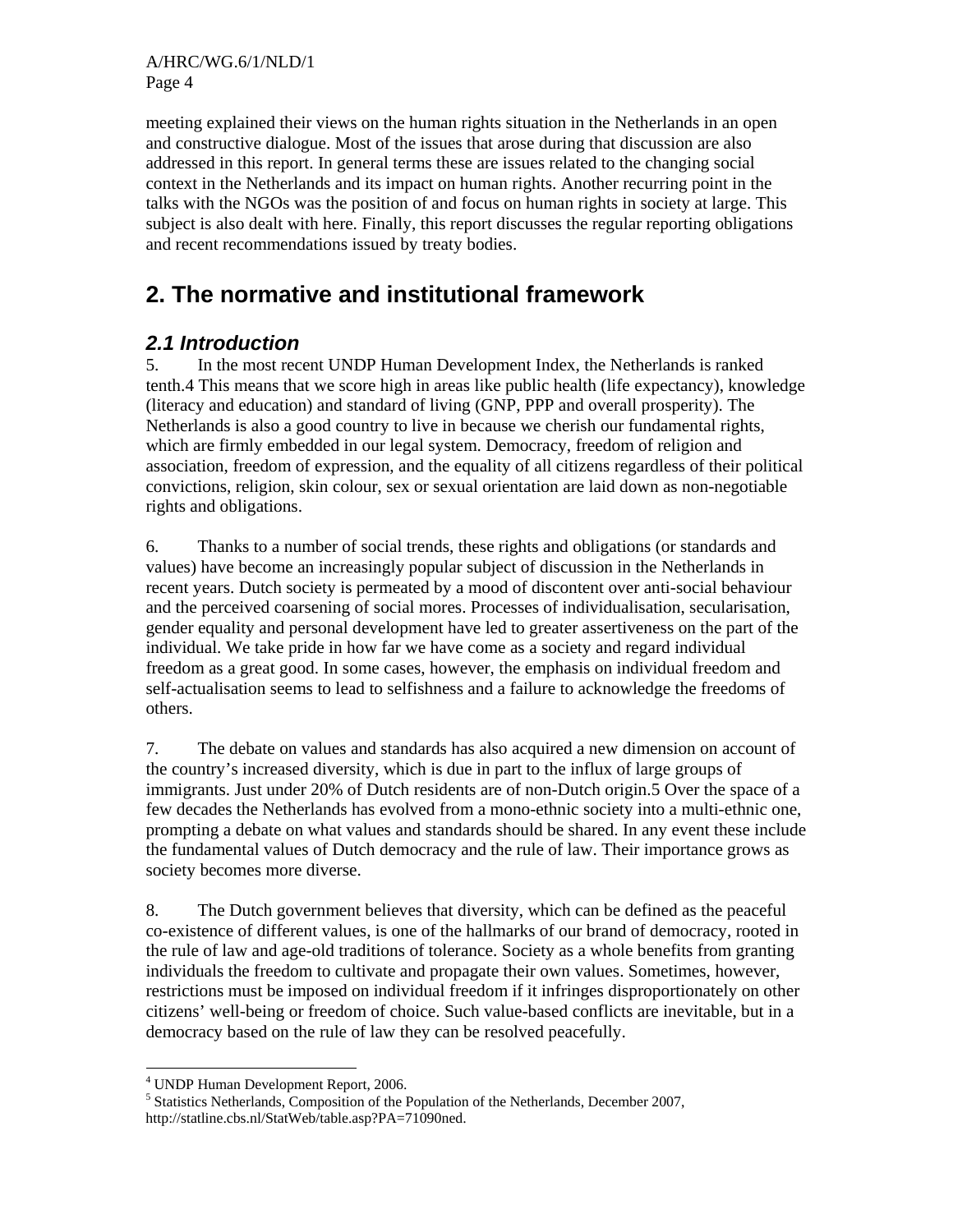9. Diversity does not mean that shared values are of no importance. On the contrary, a society can function only if there is a foundation of shared values that are equally accepted by all members of that society. In more concrete terms, the values in question are derived from fundamental human rights, like equality before the law and the ban on inhuman treatment. These shared values, which define a number of basic, guiding principles, are not to be challenged. This is not to say that people need have identical views about the organisation of society and their own lives. The great variety of religious, philosophical and political beliefs that have existed side by side in the Netherlands for centuries shows that uniformity of thought is by no means the norm.

10. If a community lacks shared values, there are no standards by which we can interpret each other's actions, and tensions surrounding the most basic of choices, from the level of the individual up to that of society as a whole, will soon become irresolvable. In recent years the debate on shared values and tolerance has been overshadowed by increasing individualisation and certain demographic trends. These developments have motivated the Dutch government to launch initiatives in the areas of integration, youth policy, education, public safety and security, in order to raise awareness about shared values or to prevent the erosion of such values.

## *2.2 Fundamental rights and the constitution*

11. Fundamental rights are firmly anchored in the Dutch legal system. Chapter 1 of the Dutch constitution contains 23 articles which address the matter of protecting and respecting fundamental civil, political, economic, social and cultural rights. Elsewhere in the constitution there are provisions that could be qualified as fundamental rights (e.g. article 144, which bans the death penalty). A second source of fundamental rights is the primary and secondary legislation of the European Union and the case law of the European Court of Justice. Thanks to their supranational character, these automatically become part of the Dutch legal system. A third major source is the UN human rights conventions to which the Netherlands is party, along with, for example, the Convention for the Protection of Human Rights and Fundamental Freedoms of the Council of Europe.

12. Social diversity is seen as a great good in the Netherlands, though it can equally be a source of tension between individuals and groups. This tension often manifests itself as a (sometimes indirect) clash of fundamental rights, particularly freedom of expression, freedom of religion, the principle of non-discrimination and freedom of education. In the Netherlands there is scope for debate on these questions, and such fundamental rights are a regular subject of intensive discussion.

13. The Dutch government feels that the existing relationship between the various fundamental rights provides adequate scope for dealing with these kinds of conflicts. In this spirit the government drafted the policy memorandum 'Fundamental rights in a plural society', which discusses at length the relationship between freedom of expression, freedom of religion and the ban on discrimination. It goes on to examine the principle of separation of church and state, addressing such issues as offensive or inflammatory language, honour crimes and articles of clothing that express certain religious or ideological convictions.

14. The document was generally well received by the Dutch parliament, where it prompted a two-day debate on fundamental rights and a motion (which eventually passed) to draw up an action plan with relevant stakeholders to promote knowledge about fundamental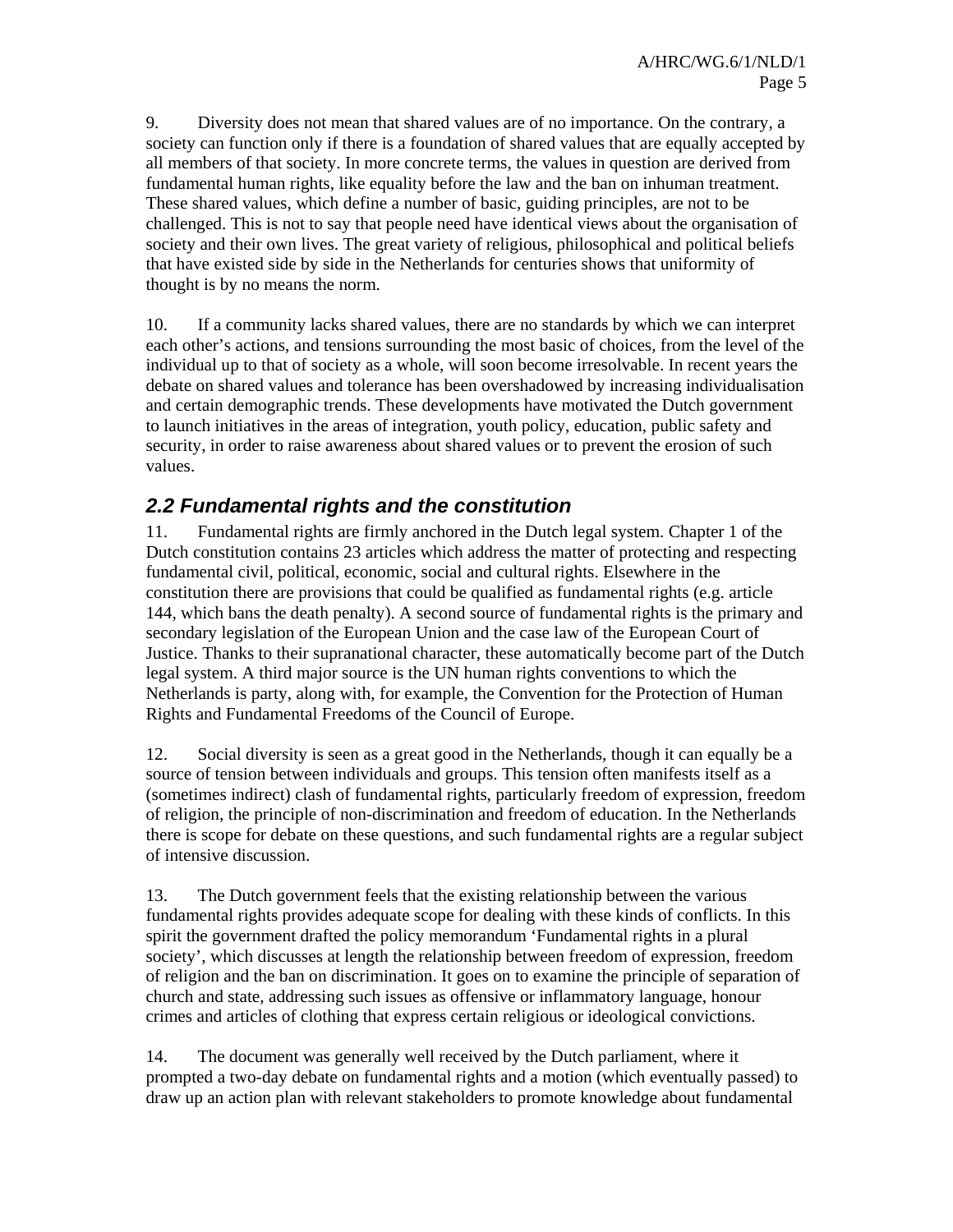rights. Two specific initiatives to emerge from this action plan are the website www.zestienmiljoenrechters.nl (i.e. 16 million judges) and a congress on human rights education (for more on this, please see section 4.3.2).

15. The Dutch project 'Fundamental rights in a plural society' and the memorandum of the same name have also had an impact at European level. This is hardly surprising, since all Western democracies are grappling with similar issues. Over the past few years there have been incidents, both here and abroad, that have led to widespread speculation about the limits to tolerance and freedom of expression. Partly for that reason, the Council of Europe has picked up the Dutch project, and a Dutch-led expert group on human rights has drafted two manuals on 'hate speech' and 'the wearing of religious symbols in public areas'. The group is currently preparing an international congress which is scheduled to take place on 12 and 13 November 2008.

16. The government also feels that more attention should be devoted to tolerance, debate, and discussion of court judgments involving fundamental rights, and to that end it is working on a broad action plan to promote the knowledge and understanding of fundamental rights. Part of this plan is to make the constitution more accessible to the public at large during the next round of amendments.

## *2.3 Direct effect of international law, international treaties and resolutions of international institutions in the national legal order*

17. The Dutch government has been subjected to criticism because certain provisions of international law, treaties and resolutions of international institutions do not have direct effect in the national legal order. This criticism has come from both national and international sources, ranging from domestic civil society organisations to UN treaty bodies. Recent examples of this are cases in which the parties concerned unsuccessfully invoked provisions of the Convention on the Elimination of Discrimination against Women (CEDAW) or the International Covenant on Economic, Social and Cultural Rights (ICESCR).

18. A distinction should be made between the direct effect of provisions of international law and the binding nature of provisions of international treaties. The latter is beyond dispute. However the Netherlands has a qualified monistic legal system. In a monistic system the courts must, in principle, apply not only national rules but also the provisions of treaties and resolutions of international institutions, with the latter two categories of law prevailing if the domestic legislation is incompatible with them. The Dutch system is characterised as a 'qualified' monistic system because the provisions of treaties and resolutions of international institutions can only be applied if they (a) are binding on all persons and (b) have been published.

19. Because Dutch courts can apply the provisions of treaties and the resolutions of international institutions without the need for implementing legislation, they also have the authority to determine whether such provisions or decisions are binding on all persons. Experience shows that the more provisions or resolutions are formulated in general terms and the more action they require on the part of the state, the less likely the courts are to rule that they have direct effect. Provisions of this kind give the state more latitude to make a variety of policy choices.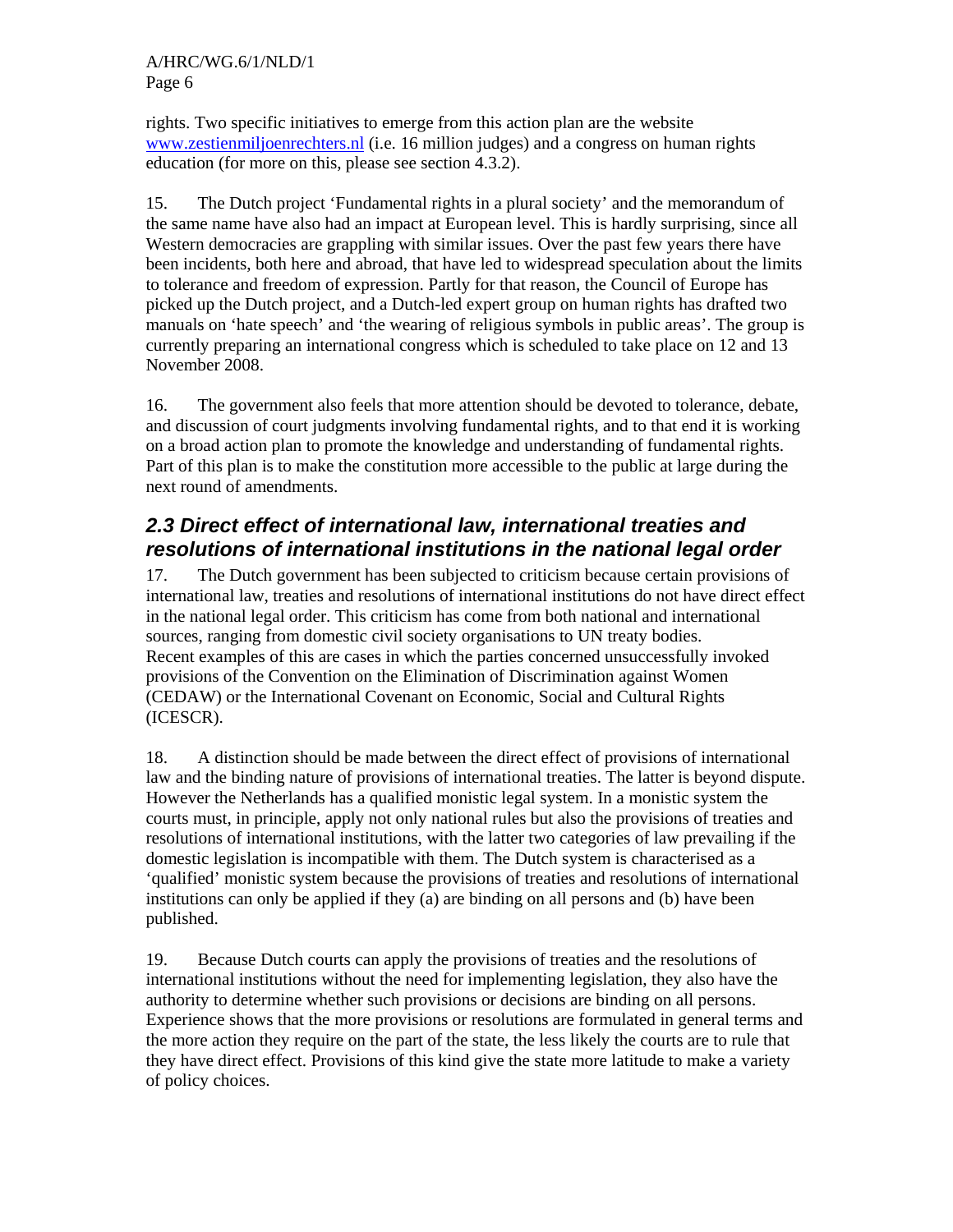20. The Netherlands is party to the major human rights instruments adopted within the UN framework: the International Convention on the Elimination of All Forms of Racial Discrimination, the International Covenant on Civil and Political Rights (and its Optional Protocol), the International Covenant on Economic, Social and Cultural Rights, the Convention on the Elimination of All Forms of Discrimination against Women (and its Optional Protocol), the Convention against Torture and Other Cruel, Inhuman or Degrading Treatment or Punishment, and the Convention on the Rights of the Child (and its Optional Protocol on the sale of children, child prostitution and child pornography).6

21. The Netherlands is regularly taken to task about a number of treaties (or protocols) that it has not yet signed or ratified. In the pledge for re-election to the Human Rights Council, the Netherlands stated that it would ratify the Optional Protocol to the Convention against Torture and Other Cruel, Inhuman and Degrading Treatment or Punishment (OPCAT) and the Optional Protocol to the Convention on the Rights of the Child on the Involvement of Children in Armed Conflicts (CRC OP AC). In both cases, the ratification process is ongoing. The same applies to the Convention on the Rights of Persons with Disabilities.7 The Netherlands has yet to sign the recent Convention for the Protection of All Persons from Enforced Disappearances, though it intends to do so.

22. The negotiations on the Optional Protocol to the ICESCR have not yet been completed. The Netherlands has adopted a constructive position in those talks. This country has not signed the Convention on the Protection of the Rights of All Migrant Workers and Members of Their Families because it is opposed in principle to rights that could be derived from this convention by aliens without legal residence rights.

23. The Netherlands is also party to a great many human rights instruments that originated within the Council of Europe. It is involved in the human rights dimension of the internal and external policies of the EU. As a member of the OSCE the Netherlands is politically bound by agreements reached within that organisation on principles like freedom of religion and the duty to fight discrimination.

## *2.4 The role of human rights in national legislation*

24. Both Dutch NGOs and UN treaty bodies have been critical of the fact that new legislation in the Netherlands is not subject to a specific human rights impact assessment. The absence of such an assessment does not, however, mean that the human rights are not taken into account in the legislative process. When a bill is drafted, the process always includes an examination of its compatibility with the standards laid down in international human rights instruments. This evaluation occurs not just once, but several times during the legislative process.

25. The drafters of new legislation are guided by a set of 'legislative instructions' (Aanwijzingen voor de Regelgeving), which contain the quality standards that all new laws must meet. In each case, a check must be made to determine if there are higher rules that constrain the legislator in drafting new law. Obviously, these higher rules also include the standards laid down in international human rights instruments. The instructions also stipulate that the explanatory memorandum appended to new laws should also address the law's relationship to other legislation and international law. In the case of statutory measures that

<sup>-</sup><sup>6</sup> The last of these does not apply to the Netherlands Antilles.

<sup>&</sup>lt;sup>7</sup> The Netherlands has not yet signed the Optional Protocol to this Convention.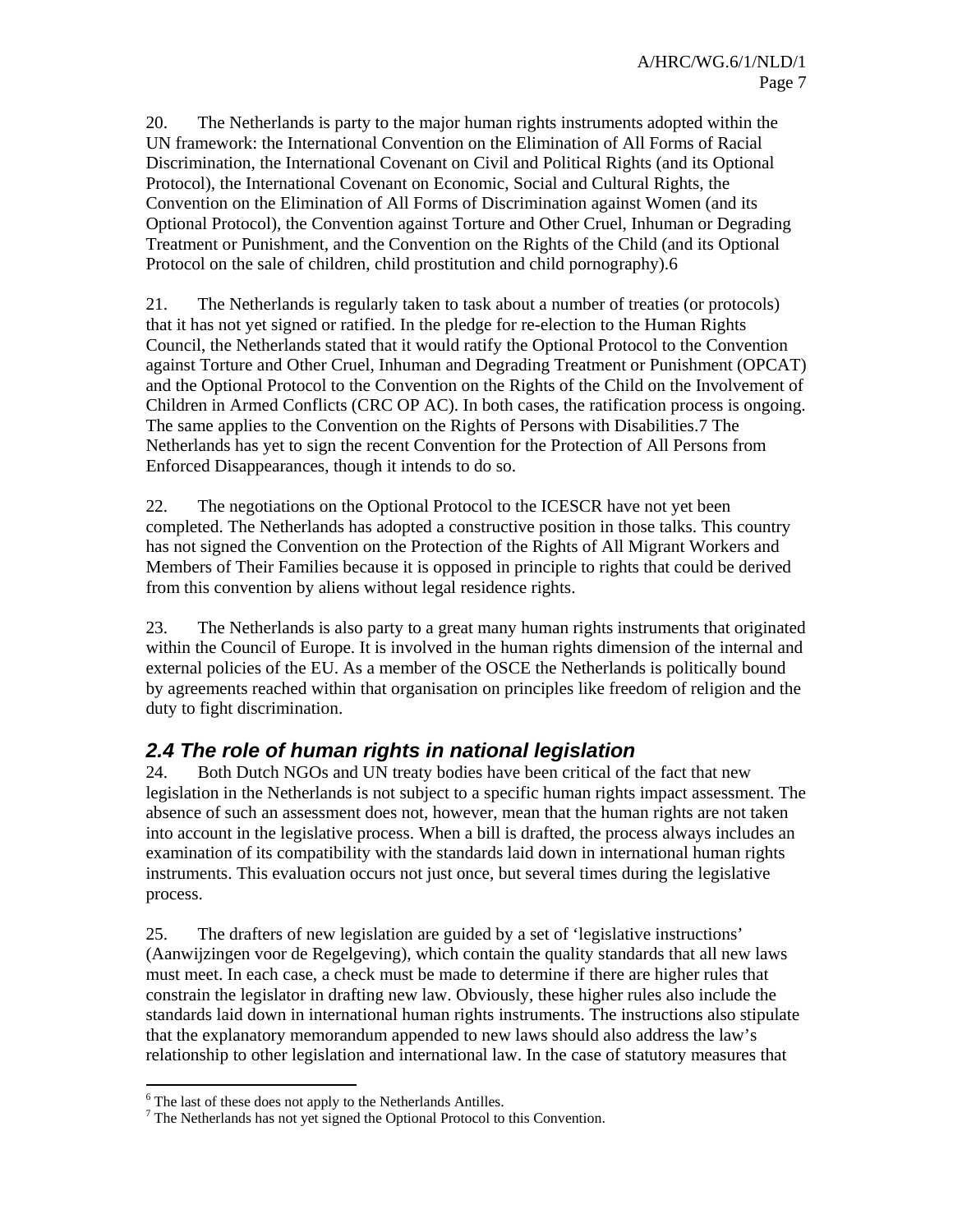could result in the curtailment of a fundamental right, the explanatory memorandum will clarify whether the intended measures are in accordance with the law, whether they serve a legitimate purpose and whether they are necessary in a democratic society. Determining compatibility with fundamental rights is thus an important evaluation in the first phase of drafting a bill.

26. Human rights are also given ample attention in subsequent phases. In the draft phase, external stakeholders (e.g. representatives of the legal profession, the judiciary and the Data Protection Authority) are consulted about new statutory measures. The explanatory memorandum appended to every bill contains an in-depth discussion of the advice provided by these individuals and organisations – input that often leads to changes in the bill.

27. The Ministry of Justice has a special responsibility in ensuring the quality of legislation. It shares this responsibility with the Ministry of the Interior (for constitutional elements like compatibility with fundamental rights) and with the Ministry of Foreign Affairs (for compatibility with international treaties). Before a bill is a ready to be sent to the cabinet, the relevant ministries determine if human rights are adequately addressed in the explanatory memorandum. An effectiveness test is used to assess if the intended effects in areas like have been identified and the reasons on which this conclusion is based.

28. Once consent has been obtained from the cabinet, the bill is sent to the Council of State, which advises the government and parliament on matters of legislation and governance. The Council of State subjects the bill to a series of tests (a policy analysis, a legal review, and a technical test to determine if the bill meets certain formal requirements) and establishes whether it complies with the standards laid down in international human rights instruments. If it is unclear whether the bill does so, the Council will issue a recommendation.

29. Assessing compliance with standards laid down in international human rights instruments is also an important part of the parliamentary legislative process. Parliament can ask the government to perform an impact assessment in order to explore certain effects of proposed legislation. An example of this would be a gender equality impact assessment. Moreover, a substantial number of laws contain an evaluation provision whereby the legislator is expected to review the legislation after a number of years. Obviously, such an evaluation could also focus on the possible effect on fundamental rights.

# **3. Promotion and protection of human rights on the ground**

## *3.1. Equal treatment*

30*. 'All persons in the Netherlands shall be treated equally in equal circumstances. Discrimination on the grounds of religion, belief, political opinion, race or sex or on any other grounds whatsoever shall not be permitted.'8* 

## **3.1.1. Introduction**

31. The Netherlands has a range of legislation applying the principles enshrined in article 1 of its Constitution. For example, the Equal Treatment Act, in effect since 1994, protects residents of the Netherlands from any form of discrimination on the grounds of religion, belief, political opinion, race, sex, nationality, heterosexual or homosexual orientation or civil

<sup>-</sup>8 Article 1 of the Dutch Constitution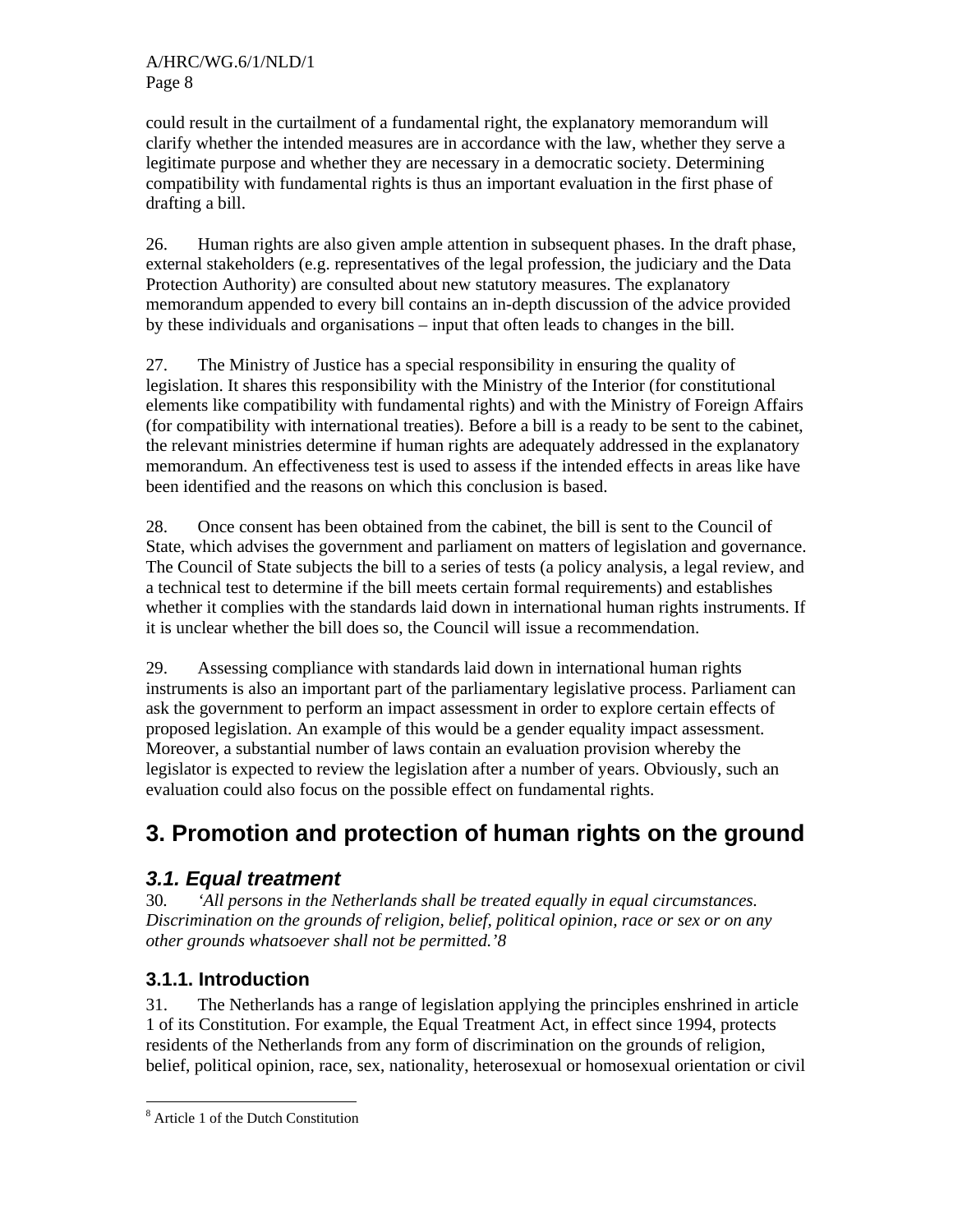status. At the same time as this Act entered into force in 1994, an Equal Treatment Commission was established to oversee its enforcement. Anyone who feels that he or she has been discriminated against can resort free of charge to the Commission, which decides whether the law has been broken. Only the courts have the power to make binding judgments, however. The Commission also makes solicited and unsolicited recommendations to legislators and can independently investigate alleged discrimination.

32. An evaluation of the Equal Treatment Act in 2007 revealed that the general public is not familiar enough with the Act, which undermines its effectiveness. This is in keeping with findings by treaty bodies and NGOs that, in general, knowledge of fundamental rights in the Netherlands is not what it should be. The government is trying to address this problem in several ways, for example through initiatives in the area of human rights and citizenship education and by making the Constitution more accessible. Details of these efforts are given elsewhere in this report. The Equal Treatment Commission provides public education and designs educational packages for schools, including Iedereen anders en gelijk (Everyone is different and equal), which aims to make 15 and 16-year-olds aware of Dutch norms for equal treatment and discrimination.

33. In addition to the Equal Treatment Act, in 2003 the Equal Treatment of Disabled and Chronically Ill People entered into force, for which the State Secretary for Health, Welfare and Sport is responsible. The Act applies to employment and vocational education and will eventually apply to public transport, although those provisions have not yet entered into force. A bill to extend its application to housing and primary and secondary education is now before the House of Representatives.

34. The mechanisms whereby individuals can challenge discrimination are currently being strengthened. Local and regional antidiscrimination bureaus and the former National Bureau against Racial Discrimination have pooled their forces and expertise to form the new national association Art. 1.9 With this merger the Netherlands has acquired an instrument, unique in Europe, to prevent and combat discrimination on whatever grounds (sex, colour, age, disability, belief, sexual orientation, etc.). With the local and regional antidiscrimination bureaus as members and the former National Bureau against Racial Discrimination as its national office, Art. 1 will make it possible to develop and share knowledge of discrimination and how to combat it. It will also improve the system for recording complaints at both national and local level.

35. By 2009 the network of antidiscrimination bureaus to combat discrimination on any grounds whatever is planned to cover the entire country. Besides providing assistance to victims of discrimination, recording reports of discrimination will also be one of these bureaus' central tasks. A public information campaign will be launched in 2009 to alert victims of discrimination to the possibility of filing reports.

## **3.1.2. Racism**

36. The Minister for Housing, Communities and Integration is responsible for coordinating government efforts to combat racism. A policy plan is currently being developed that aims especially to combat racial discrimination on the labour market, in law enforcement and criminal investigation, and on the internet. Attention is also being paid to

<sup>-</sup><sup>9</sup> Pronounced 'article one'; named after article 1 of the Constitution.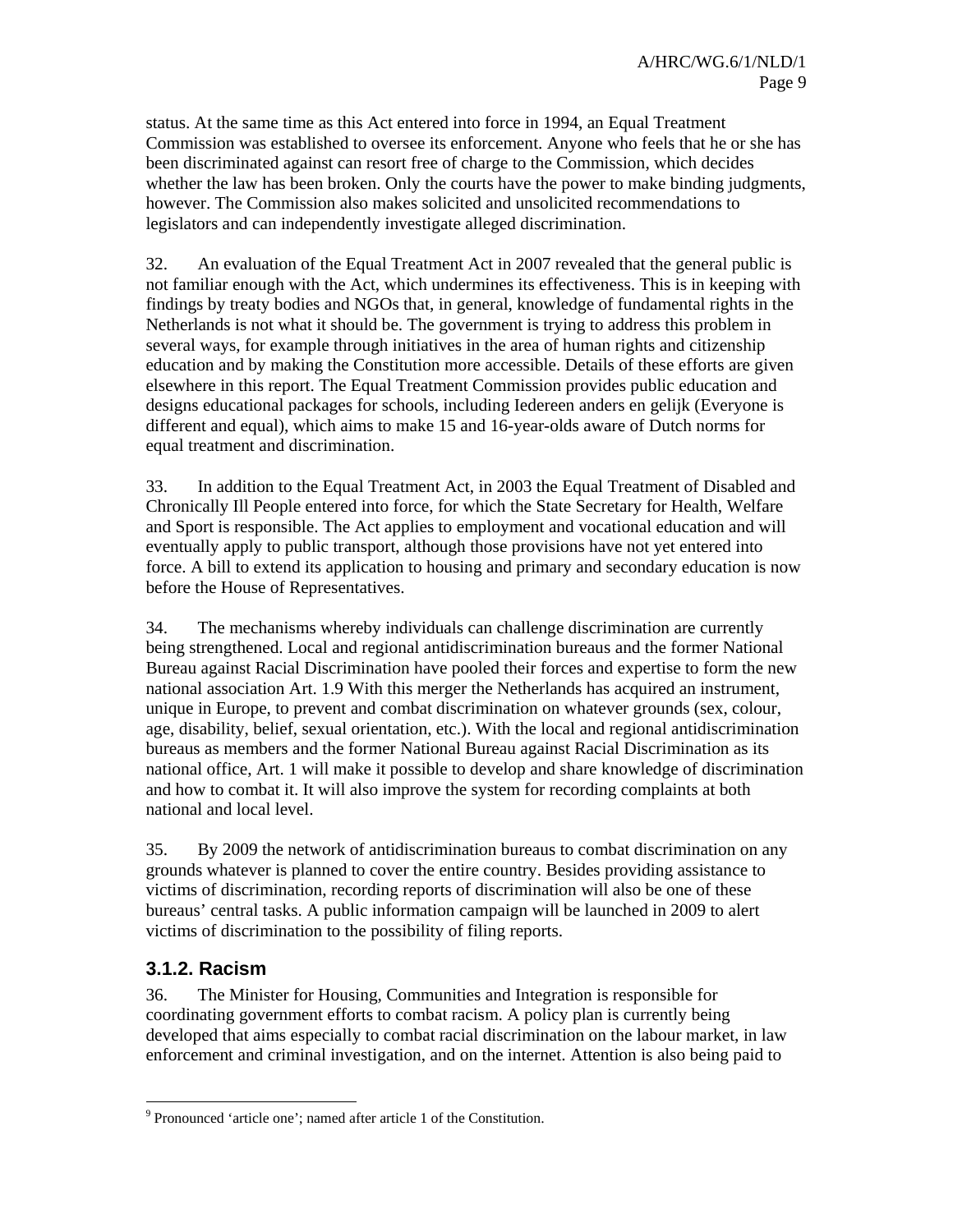combating the extreme right and Islamophobia in Dutch society. The policy plan will be presented to Parliament in mid-2008.

37. In 2006 the Equal Treatment Commission adopted findings in response to 41 complaints about discrimination against ethnic minorities in the workplace. Local antidiscrimination bureaus receive about 450 complaints annually on this subject.10 In almost half of the 41 findings, the Commission held that the law had been broken. These findings mainly concerned cases of discrimination on the grounds of religion, in which it was relatively easy to prove that religion (e.g. wearing a headscarf) was an issue. On the other hand, in more than half the cases concerning racial discrimination the Commission found that the law had not been broken. Most of these were cases involving verbal insults, in which discrimination is much less easy to prove.

38. One recent major development in the field of criminal law is the decision to step up the investigation and prosecution of racial hatred, and of violence and other crimes resulting from racial hatred. As a result of this decision, the police and Public Prosecution Service are taking a far more active and pro-active approach on both the street and the internet, and the police are now required always to consider complaints of racial hatred. From 1 January 2008, furthermore, local authorities, the police and the Public Prosecution Service are required to hold regular tripartite consultations on discrimination.

39. The government sent a final report to Parliament in 2007 on the National Action Plan against Racism for 2003-2007, which had been drafted in consultation with Dutch NGOs for the World Conference against Racism in Durban, South Africa. The plan's goals have been attained; improvement is particularly notable in the fields of record-keeping, investigation and law enforcement by the police and Public Prosecution Service. There has also been progress in tackling discrimination on the internet, in the hospitality industry and on the labour market. In addition, the first biannual Racial Discrimination Monitor was published in 2006, including extensive research among 1700 people on their experiences with discrimination. The first Discrimination Monitor was also published in 2007, with an investigation of discrimination against non-Western ethnic minorities on the labour market.

### **3.1.3. Women (gender mainstreaming)**

40. The Minister of Education, Culture and Science is responsible for coordinating Dutch gender equality policy. He not only promotes the gender equality policies that different ministries develop and implement, but also makes agreements on cooperation on and support for measures to strengthen the equal opportunities process, at both national and international level. The business community and appropriate civil society organisations are consulted. The government will evaluate the different ministries' equal opportunities policies in 2010.

41. In September 2007, the Dutch government set the priorities for gender equality policy for 2008 to 2011 in the policy document Improving Women's Prospects. Dutch gender equality policy is premised on an ongoing endeavour to promote equal opportunities. It is aimed at promoting equal rights, opportunities, freedoms and responsibilities for both women and men in society. It is also meant to improve women's position and encourage their participation in society, with the goal of increasing the number of hours that women work and ensuring that their talents and qualities find the best possible expression. The Equal

<sup>-</sup><sup>10</sup> 80% of these complaints concern alleged racial discrimination; 17% concern discrimination on the grounds of religion. Most of the complaints in the latter category are made by Muslims.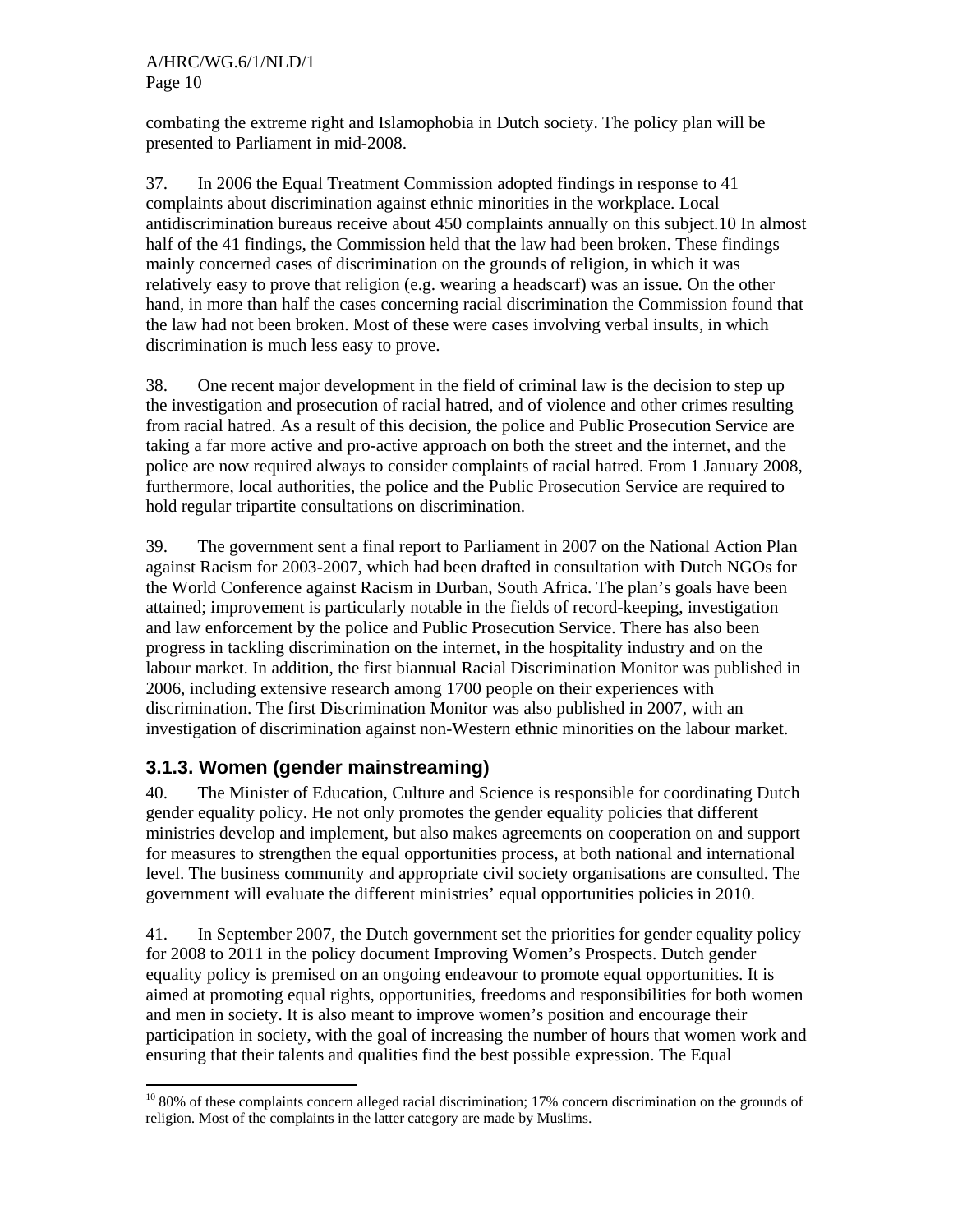Treatment Act and the UN Convention on the Elimination of All Forms of Discrimination against Women are pillars of Dutch equal opportunities policy.

42. The government and social partners have set a target of increasing the overall rate of both women's and men's participation in the workforce to 80% by 2016. In order to accomplish this a comprehensive number of measures will be introduced, among which special measures to improve the participation of women are foreseen. Improvements in the accessibility and quality of childcare and an extension of parental leave from 13 to 26 weeks will make it easier and more attractive to combine care with waged work. In addition to this there will be an additional tax incentive to increase the financial rewards of waged work. The government is also supporting municipalities that have already made far-reaching agreements with parties in the healthcare and service sectors on convenient opening times, service provision adapted to specific locations, and flexible working hours.

43. The policy document also says that the number of women in senior positions must be increased and that government should set an example in this regard. Among the document's other main objectives are providing opportunities to and taking advantage of the talents of women from ethnic minorities; preventing and combating violence against women; and making fundamental improvements in the position of women worldwide. In response to the current public debate about the sexualisation of society, leading to girls and women being portrayed as sex objects, the document also pays considerable attention to equipping young people to resist sexual and other violence, for example through programmes at school and young people's own media such as popular websites, music channels and television programmes.

44. The CEDAW Committee has expressed concern in the past about the persistently low numbers of women in the upper regions of the Dutch labour market. The government would like to set a good example in this regard, and the policy document announces measures to increase the proportion of women in top positions in the Senior Public Service to 25% by 2011.

45. The CEDAW Committee also recommended that the Netherlands take effective measures to eliminate discrimination against women refugees and other women from ethnic minorities both in society at large and in their own communities. To increase participation by ethnic minority women, the government is making agreements with municipalities to give a fresh impetus to local initiatives to increase the resilience and advance the personal development of women and girls from ethnic minorities. Appropriate sectors are also being encouraged to create paraprofessional jobs for ethnic minority women.

46. The Netherlands' next report to CEDAW will discuss its recommendation to begin breaking down statistical data by sex and ethnicity so as to monitor the effects of legislation and policy.

## *3.2. Violence in dependent relationships*

### **3.2.1. Introduction**

47. In December 2007, a policy letter was published about tackling domestic violence, honour-related violence, female genital mutilation and trafficking in persons. These forms of violence all inflict great psychological and physical harm on their victims (mostly women but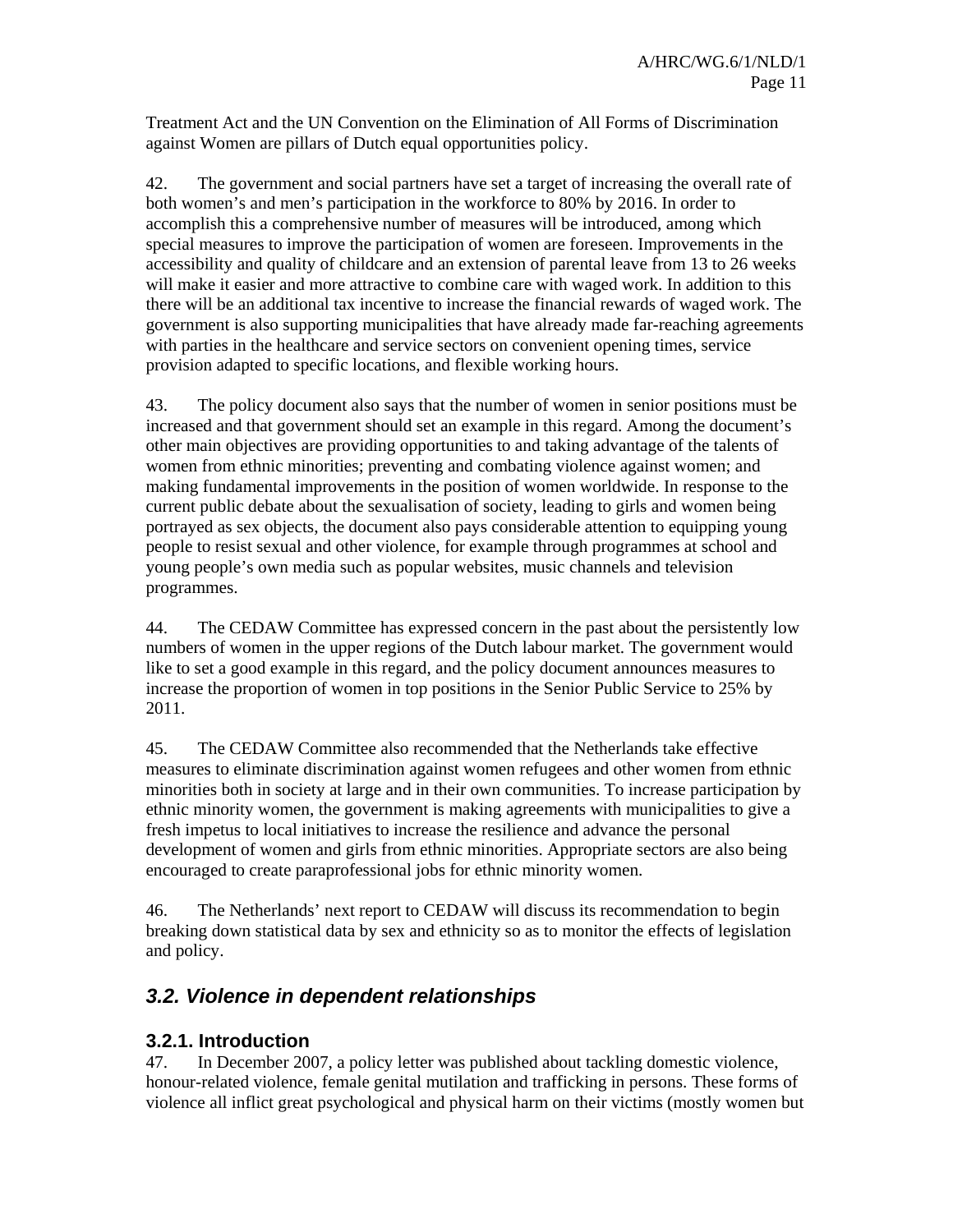also men) and those around them. Together with the Association of Netherlands Municipalities, the Ministry for Health, Welfare and Sport has established an action programme to address this problem. The additional funding earmarked for the programme will rise to  $\bigoplus$  22 million by 2012.

48. The government has set the target of providing immediate, safe shelter for victims of violence in dependent relationships. These shelters will include an additional 100 places a year for the men and women who are most at risk, such as victims of honour-related violence. In addition, victims and their children, and perpetrators as well, must receive effective, timely help so that they can lead lives free of violence. To this end, the quality of the shelters and care will be improved and the Domestic Violence Advice and Support Centres will be reinforced. The professionals concerned will also be expected to spot and prevent violence or the risk of violence at an earlier stage.

### **3.2.2. Domestic violence**

49. Several UN treaty bodies (CEDAW, CESCR and CAT) have expressed concern about aspects of Dutch domestic violence policy. The Special Rapporteur on Violence against Women, Ms Yakin Ertürk, commented after her visit to the Netherlands in July 2006 that while many worthy efforts are being made to combat violence against women nationally and locally, she regretted that this is being done in a gender-neutral way. In her view, this means that the programmes neglect the root causes of the problem.11

50. The new programme Dealing with Domestic Violence will take account of these criticisms. In the coming months, it will be considered whether a gender-specific formulation of policy is advisable, and if so, just how gender-specific policy could aid in dealing with domestic violence. An intensive public information campaign will also be organised to promote more knowledge and awareness of the gender-related character of domestic violence, notably through a training course on gender and domestic violence. Instruments for gender analysis of policy will also be used.

51. Domestic violence is no more common in the Netherlands than in other countries. Nevertheless, violence in the private domain is the most prevalent form of violence in our society and occurs in all socioeconomic strata and all cultures. Victims of domestic violence are usually women and children – men are the perpetrators and women the victims in about 80% of the cases – but victims also include men, parents and the elderly. Research has shown that 40% of the Dutch population have experienced domestic violence at least once.12 Almost a third of those affected have their lives drastically changed as a result.

52. Domestic violence is unacceptable; nothing can justify it. It is always an offence under Dutch criminal law, as is every form of violence, regardless of whether it takes place in the public or private domain. Restraining orders are also an option under private law.

53. There has been a major development in this regard in the area of administrative law. In situations that present an acute threat to victims and any children that may be involved, or in cases of grave suspicion of domestic violence, the police can by order of the mayor enforce a domestic exclusion order against the perpetrators or suspects for a period of ten days. This

<sup>-</sup> $11$  A/HRC/4/34/Add.4

<sup>&</sup>lt;sup>12</sup> T. van Dijk et al., 'Huiselijk geweld: Aard, omvang en hulpverlening' [Domestic violence: Nature, extent and professional care], Intomart, 1997, p. 45.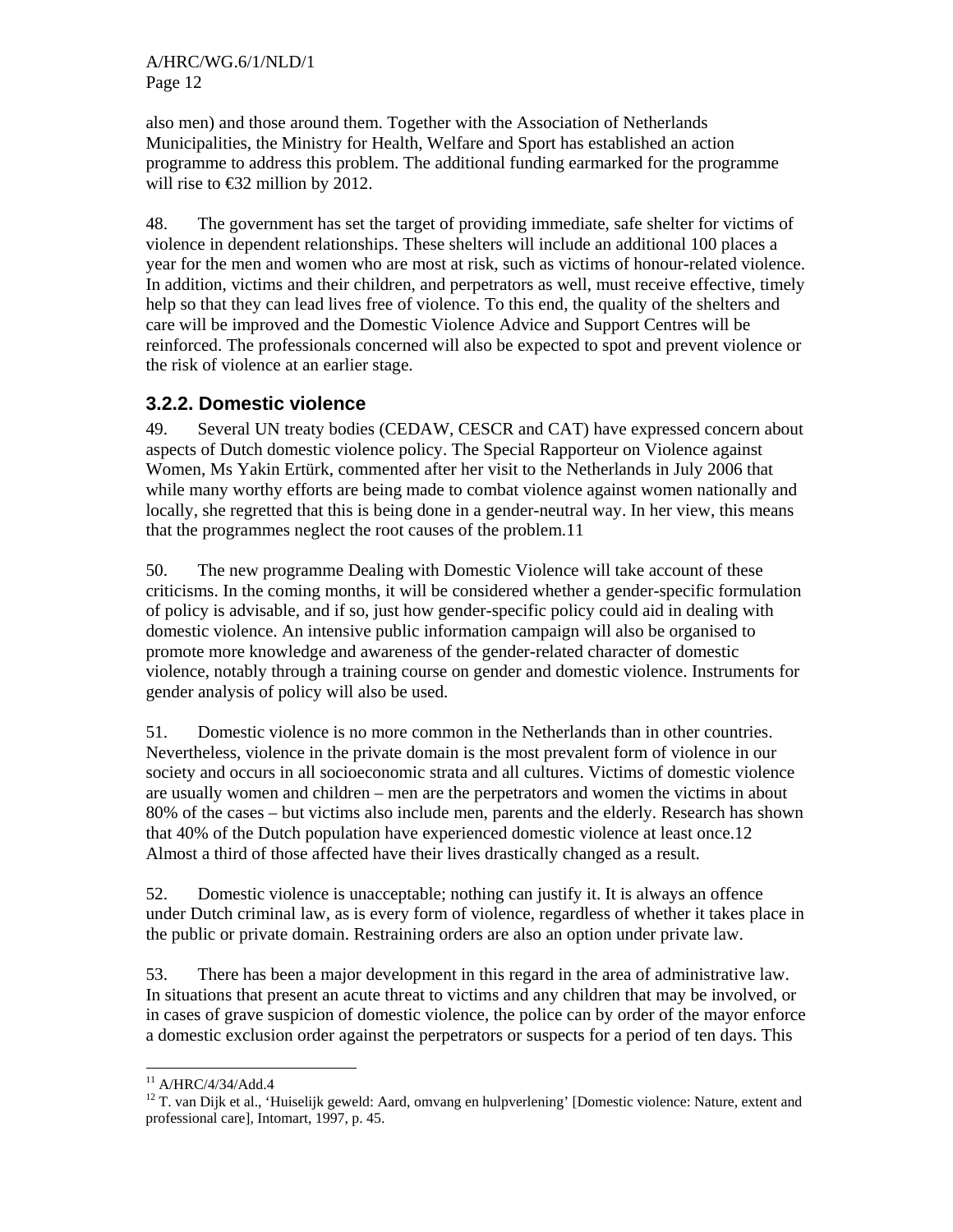domestic exclusion order can be reviewed within three days by a court, which can revoke it, uphold it or extend it to a maximum of four weeks. Domestic exclusion orders can also be issued in cases of child abuse. In the ten-day period that domestic exclusion orders are in effect, a social work plan is developed for those concerned.

54. From 2002 to 2008, as part of the programme 'Private Violence – a Public Matter', a number of measures were taken to combat domestic violence. For example, an internet portal was opened13 and a public information campaign started up, including a national hotline to which domestic violence can be reported. In 2007 an Act was passed making the use of violence in childrearing a criminal offence, and a guide was published to help children who have witnessed domestic violence.

### **3.2.3. Trafficking in persons**

55. Like other countries, the Netherlands faces the challenge of combating trafficking in persons. Human trafficking is a modern form of slavery. Adults and children are bought and sold across borders or in their own countries with the intent of exploiting them and are in fact exploited. This is a very serious infringement of human dignity and integrity. Human traffickers capitalise on and profit from their victims' vulnerable economic position.

56. As trafficking in persons is a global phenomenon, European and international cooperation is necessary to combat it effectively. It is a serious, often organised form of crime, at both national and international level. It is a source of great wealth to the perpetrators, while its victims are systematically exploited. As human trafficking has a negative impact on its victims' ability to exercise their human rights, the fight against it takes place in part in a human rights framework. Many NGOs as well as CAT, CEDAW, HRC and CESCR have expressed concern about policy on combating human trafficking.

57. The Dutch government is taking vigorous measures, including by tightening up legislation and stepping up its policies, to combat trafficking in persons and exploitation in the sex industry. The fact that the Netherlands in April 2000 became the first country to appoint a National Rapporteur on Trafficking in Human Beings, supported by the Bureau of the National Rapporteur, shows the great importance that the Netherlands attaches to a comprehensive approach to the problem. The National Rapporteur is charged with reporting on the nature and extent of human trafficking in the Netherlands and the effectiveness of policy to combat it. Her reports include information about relevant legislation, prevention, investigation and prosecution of traffickers, and professional care for their victims. They also make recommendations on how to improve anti-trafficking efforts. The National Rapporteur is independent and reports directly to the government, which sends its responses to her reports to the House of Representatives. The reports are public. The National Rapporteur and her staff have the authority to examine police and criminal justice files. Due to the crossborder nature of the problem, they have many contacts with foreign and international organisations.

58. In December 2004 the Dutch government adopted its first National Action Plan to Combat Trafficking in Human Beings, a comprehensive, multidisciplinary framework for anti-trafficking policy. The Action Plan includes 65 specific action points in the areas of human rights, legislation, prevention, protection of victims, investigation and prosecution of traffickers, research and record-keeping. In February 2006 Supplementary Measures to the

<sup>-</sup> $13$  See www.huiselijkgeweld.nl/english.html.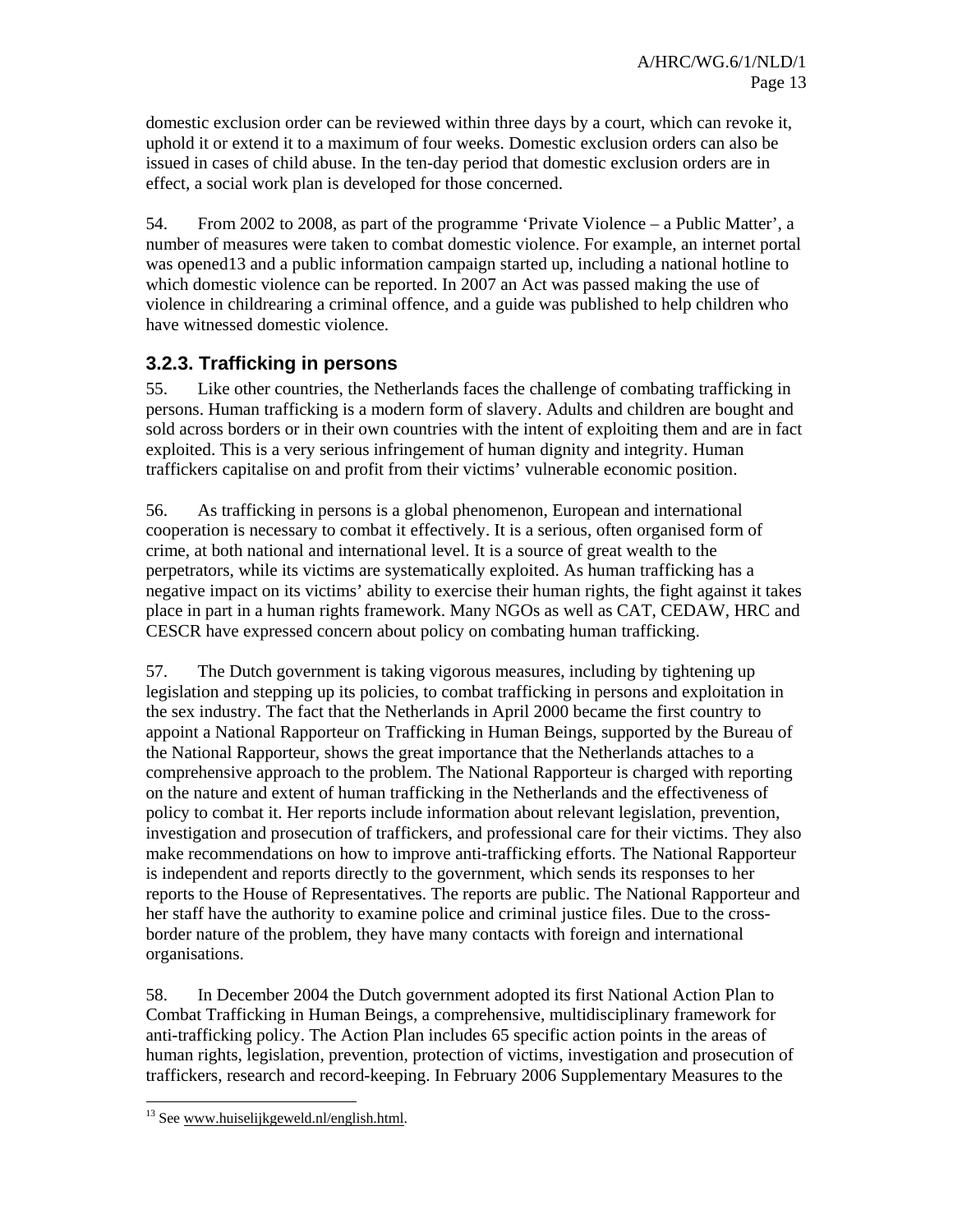National Action Plan were adopted. Many action points have been implemented swiftly by all the implementation agencies and government departments concerned. The focus of many of the measures is on setting up good coordination structures, improving operational collaboration between the many different services involved in the fight against human trafficking, protecting victims and providing better information on trafficking. Some of the specific achievements are described briefly below.

59. The Expertise Centre for Human Trafficking and People Smuggling was launched on 18 May 2005. The centre is a partnership between the National Crime Squad (part of the National Police Services Agency (KLPD)), the National Criminal Intelligence Department (also part of the KLPD), the Royal Military and Border Police (Koninklijke Marechaussee), the Immigration and Naturalisation Service and the Social Security Information and Investigation Service. It acts as a central point for gathering, combining, refining and analysing information on and knowledge of people smuggling and human trafficking and making it accessible to investigation services. The centre is responsible for providing operational and strategic analysis and information services to all partners in the system, with a view to identifying connections and aiding detection. It also provides training for various investigation services and partners in the fight against human trafficking.

60. A national public prosecutor for human trafficking has been appointed, with the task of overseeing the human trafficking cases being investigated by the National Crime Squad. The national public prosecutor is also responsible for coordinating the investigation and prosecution of human trafficking. Each public prosecutor's office has one prosecutor who acts as the human trafficking liaison. These prosecutors attend national specialist meetings at the Public Prosecution Service to exchange knowledge, expertise and information and to identify problem areas.

61. The Public Prosecution Service's Board of Procurators General has issued instructions on human trafficking that came into effect on 1 April 2006, containing policy rules on the enforcement of criminal law in cases of human trafficking and other forms of exploitation. In accordance with the UN Protocol to Prevent, Suppress and Punish Trafficking in Persons, forms of exploitation other than sexual exploitation have been criminal offences under the Dutch Criminal Code since 2005. The Expertise Unit on Youth Prostitution (LIJ) was launched in February 2005 with broad responsibilities in the field of youth prostitution. It has been given the tasks of getting the issue onto the political agenda, acting as an information point, gathering facts and figures, identifying best practices and elements suitable for an integrated approach, and advising on a multi-year strategy.

62. The B9 scheme, named for the chapter of the Aliens Act Implementation Guidelines that established it, aims at helping victims of trafficking in persons by enabling them to report the offence without having to fear immediate expulsion. Under current policy, reporting the offence is a precondition for legal residence; it entitles the victim to a residence permit for as long as the criminal investigation takes. In the future, where there is a question of acute need, a residence permit may be granted even if the offence is not reported, in keeping with a recommendation by the CEDAW Committee. The policy on permits for continued residence for victims of trafficking is also being modified, in line with a recommendation by the National Rapporteur on Trafficking in Human Beings. While current policy makes conviction of the perpetrator a precondition for the victim's continued residence, the possibility will now be considered of granting the victim an independent residence permit even if the perpetrator has not been convicted.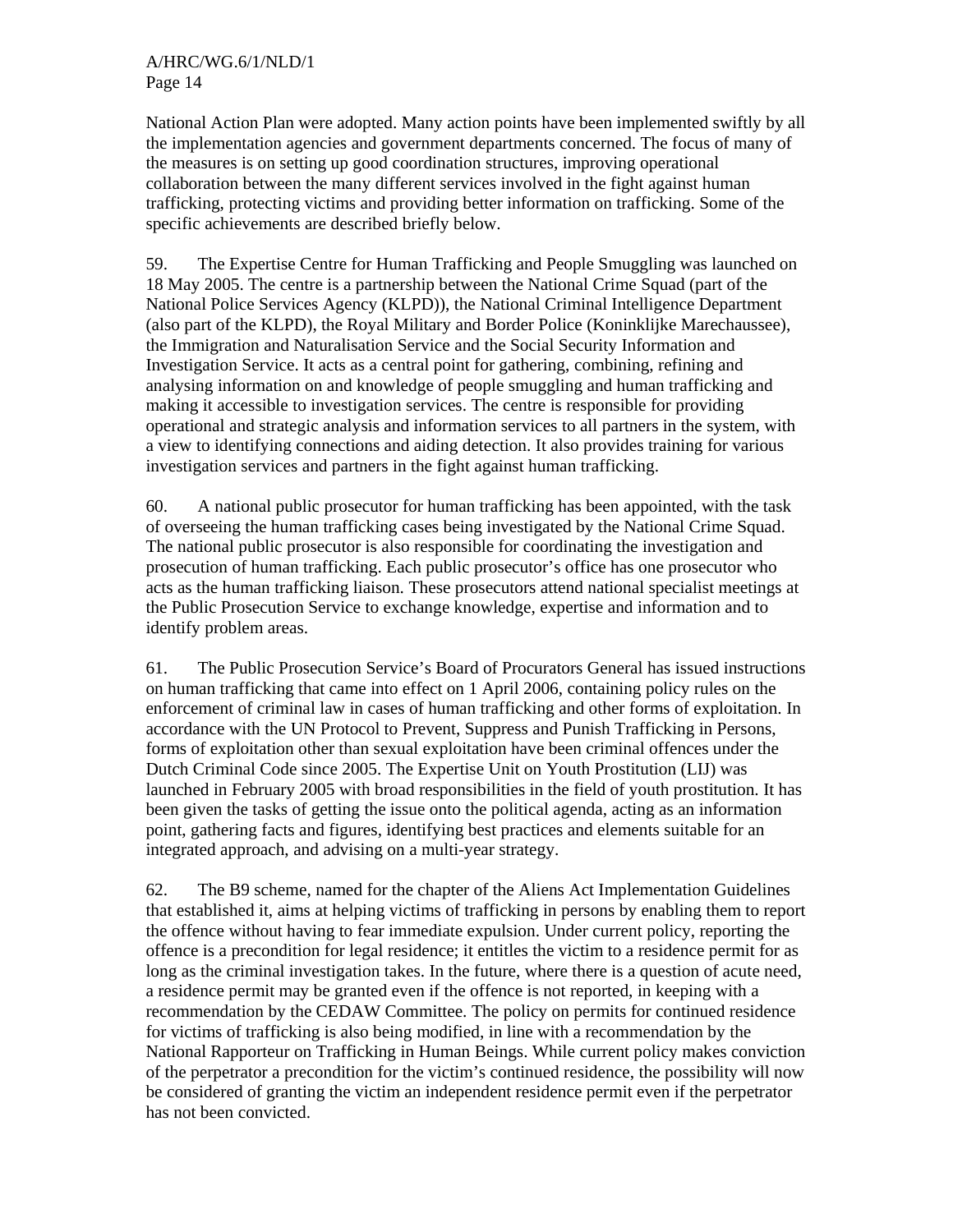63. The general ban on brothels was lifted in October 2000. As a result, it is no longer a criminal offence to run a sex establishment where adult sex workers work of their own free will, provided certain conditions are met. Evaluations of this policy in 2001 and again in 2007 and the findings of the National Rapporteur on Trafficking in Human Beings have led to new measures on the sex industry. The government has also announced planned new legislation aimed at tightening and harmonising the licensing system, intensifying oversight and law enforcement and improving working conditions.

### *3.3. Refugees/asylum*

64. The international obligations that the Netherlands has entered into – especially the Convention relating to the Status of Refugees, the European Convention for the Protection of Human Rights and Fundamental Freedoms, and the Convention against Torture and Other Cruel, Inhuman or Degrading Treatment or Punishment – continue to be determining factors in Dutch policy on immigration and asylum.

65. As the Netherlands is a member state of the European Union, Dutch immigration and asylum policy is also determined by legislation that has been adopted or should be adopted at European level. With a view to creating an area of freedom, security and justice, the EU is working to harmonise European asylum and immigration policy, both procedurally and substantively. A single, uniform asylum procedure and a single, uniform asylum seeker's status should be in place by the end of 2010.

66. The international legal framework gives the Netherlands some limited room to influence the number of aliens who come to the Netherlands as a result of migratory pressures in other parts of the world. In principle, migrants are not admitted to the Netherlands except in cases of binding international obligations, vital Dutch interests or compelling humanitarian reasons. Dutch policy is aimed at ensuring that admission to, residence in and departure or return from the Netherlands are well regulated and controlled and are socially responsible from both a national and international point of view.

67. Aliens policy will focus particularly in the coming years on developing an innovative, contemporary migration policy, in which the needs of the Dutch economy and society and the economic and social contributions that migrants can make will have a central place. Policymaking will pay particular attention to simplifying the system of permits and improving and expediting admission procedures. Asylum policy will also be reviewed.

68. The Netherlands faces the problem in aliens law of families that are not eligible for residence but may nonetheless resist their expulsion. In such cases the detention of aliens may be necessary in order to make expulsion possible. Aliens detention is limited by law to the period that is strictly necessary for the purpose of expulsion. The government would prefer never to detain children, but this is sometimes unavoidable, especially when there is a substantial likelihood that aliens will go underground immediately before their involuntary departure. This would not only prevent their expulsion but cause the authorities to lose sight of them altogether. In the past, minor children of failed asylum seekers were sometimes detained for prolonged periods. In part in response to interventions by UNICEF, NGOs for the rights of the child, and the Dutch Parliament, the government has decided to limit the detention of children to a maximum of two weeks. It has also earmarked  $\bigoplus$  million to make detention centres more child-friendly and to organise activities for children.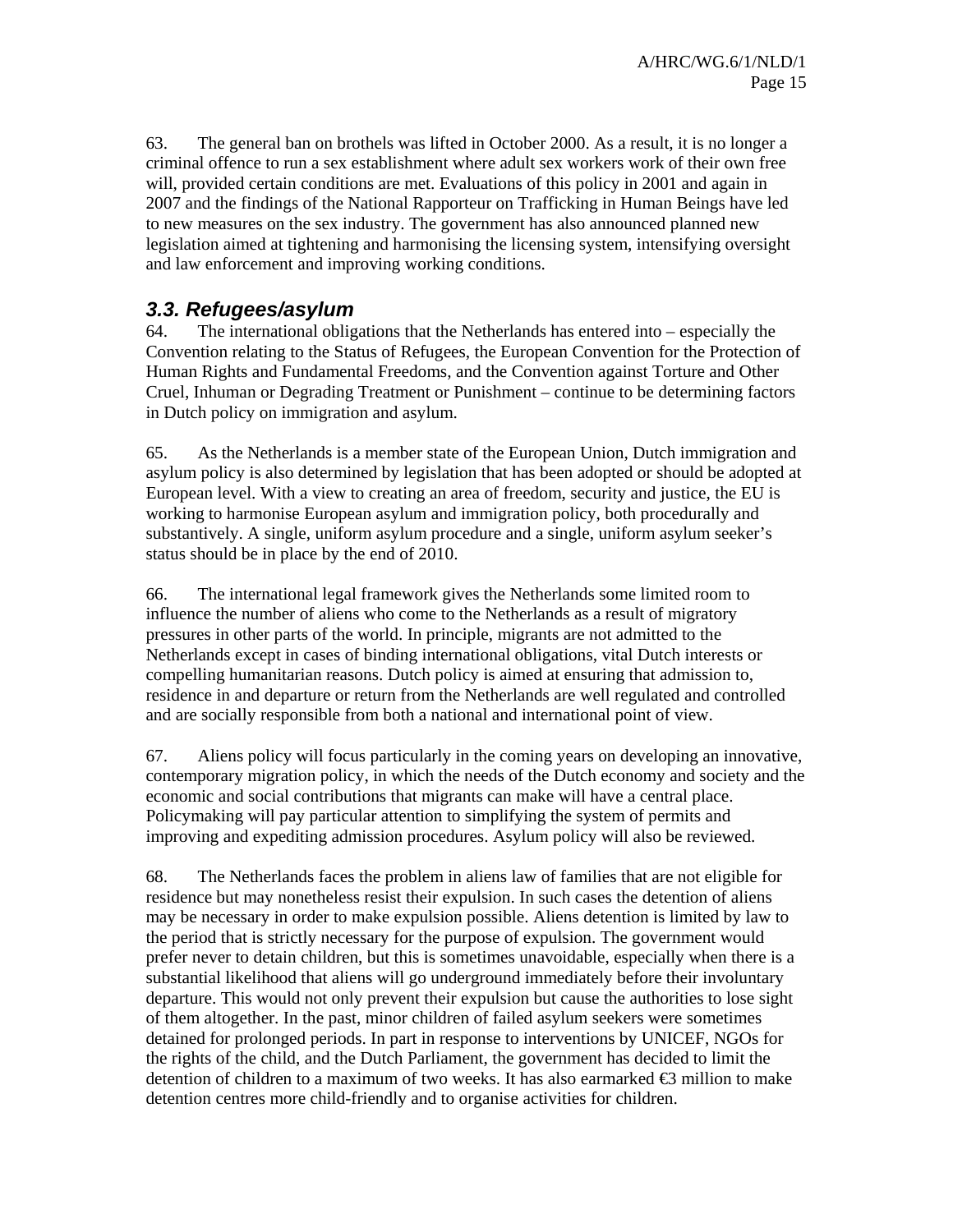## **4. Identification of achievements, best practices, challenges and constraints**

## *4.1. Achievements and best practices*

### **4.1.1. Independent scrutiny of the actions of public authorities**

69. There are a number of independent bodies in the Netherlands that can scrutinise the actions of public authorities. The National Ombudsman investigates, on request or of his own accord, actions taken by administrative authorities of the State and other administrative authorities designated by or pursuant to Act of Parliament. The Ombudsman's decisions are not legally enforceable. He therefore has to rely on the authority he has built up, mainly through the quality of his work, consisting of a careful investigation of the facts, a wellargued and cogent assessment and a readable report. The office of National Ombudsman has been enshrined in the Constitution since 1999.

70. Another independent body is the Equal Treatment Commission (also mentioned in sections 3.1.1 and 3.1.2), which monitors observance of the Equal Treatment Act. The Data Protection Authority monitors observance of the Personal Data Protection Act, the Data Protection (Police Files) Act and the Municipal Database (Personal Records) Act, and checks that personal data is used and protected carefully and that ordinary people's privacy will continue to be safeguarded in the future. The use of personal data must be reported to the Data Protection Authority, unless it has granted an exemption.

## **4.1.2. Tightening provisions in criminal law to combat discrimination**

71. On 1 February 2004 legislation on discrimination came into force, making systematic discrimination a separate offence and doubling the penalty in comparison to that imposed for other types of discrimination. The legislation defines systematic discrimination as follows: discrimination on the part of a person who makes an occupation or habit of such discrimination; or discrimination on the part of two or more persons acting in concert. The legislation thus emphasises the gravity of more serious forms of discrimination. The introduction of legislation criminalising discrimination on the grounds of disability was accompanied by a comprehensive information campaign targeting office culture and individual professions and trades, conducted mainly through specialist publications. The campaign also made specific information available to the disabled.

72. Since 1 January 2006, discriminating against a person because of that person's functional or other impairment has been a criminal offence. The incitement of hatred or violence against such people may also result in criminal proceedings. The legislation concerns discrimination against people with a physical, mental or intellectual impairment. Criminal proceedings may be brought against businesses or services that, for no good reason, are inaccessible to people with a functional or other impairment. People with a functional or other impairment may report such cases to the police. Under the ban on discrimination, certain businesses may be compelled to put in place the facilities that they lack. However, it must be 'reasonable' to expect the business to provide the facilities, and they must not place a 'disproportionate burden' on it. These questions are decided by the courts.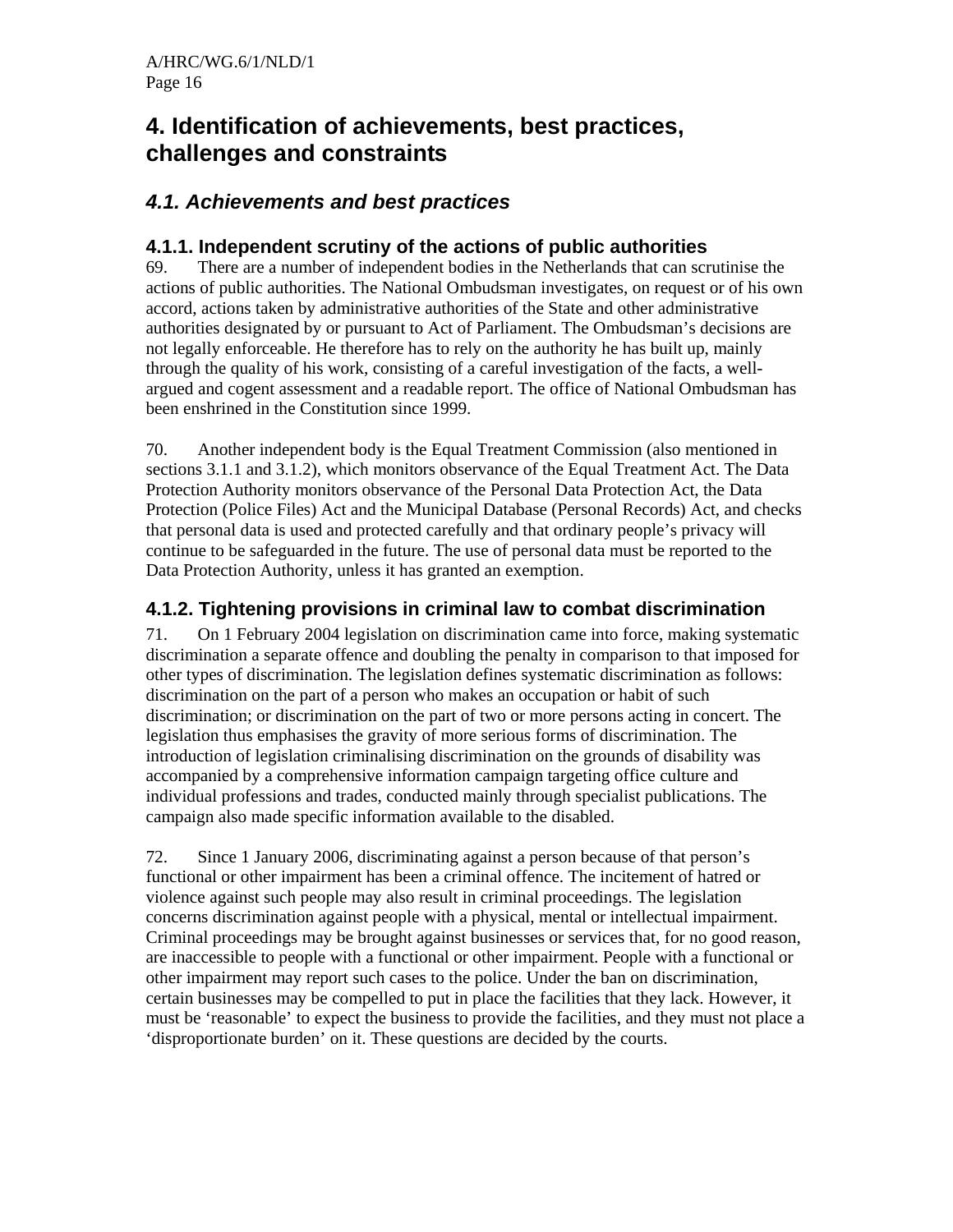### **4.1.3. Open invitation to all UN Special Procedures mandate holders**

73. The Netherlands will continue to cooperate unreservedly with the treaty organisations as it has in the past and confirms that its open invitation to all Special Procedures mandate holders to visit the Netherlands will continue to stand without restrictions. The Netherlands cooperates constructively with such visits from special human rights rapporteurs and does not place any obstacles in their way. The most recent example is the visit of the Special Rapporteur on violence against women, Yakın Ertürk, who had talks with representatives of parliament, the opposition, NGOs etc. in 2006. We place great value on these visits, since they are an excellent instrument for ensuring and monitoring the implementation of human rights standards, in the Netherlands as elsewhere. The government studies the recommendations of the special rapporteurs – and those of the treaty bodies – with great interest. They are often translated into Dutch and, partly thanks to the efforts of NGOs, widely disseminated.

### **4.1.4. Forging coalitions with civil society**

74. The Dutch government is open to input from society at large. The social issues we face today are too complex to yield to ready-made government solutions. We think that policies arrived at through dialogue are more workable and more effective than those conceived on the government's drawing board. This approach is about more than just garnering support for measures. In our view, it results in better policy. This is why the government endeavours where possible to forge alliances with civil society organisations so that societal ambitions can become common projects. This also holds true in the area of human rights. For example, in setting up the human rights education platform, the Ministry of the Interior and Kingdom Relations consulted a large number of NGOs. Another example is the National Action Plan against Racism 2003-2007, which was drawn up in consultation with NGOs.

### **4.1.5. International commitment**

75. Every year the Netherlands spends 0.8% of its GNP on global poverty reduction and is therefore one of the very few countries that meets the applicable UN target. This contribution enjoys broad backing from the Dutch public and demonstrates the great willingness of the Netherlands to support development for the benefit of the very poorest people in the world. Part of the contribution is used specifically to protect and promote human rights. The Netherlands seeks in this way to enhance freedom, justice and human dignity for every individual. Our new human rights strategy, 'Human dignity for all', includes 102 specific proposals that set out how we intend to achieve this aim. The Netherlands has had a Human Rights Ambassador since 1999. The Ambassador's core duties are conducting foreign missions, strengthening the dialogue on human rights with the Dutch public and integrating human rights in all the activities of the Ministry of Foreign Affairs.

### **4.1.6. International law**

-

76. The Netherlands is one of the few countries in the world whose Constitution enjoins the government to promote the development of the international legal order.14 This has long been a cornerstone of Dutch foreign policy. It is partly for this reason that the Netherlands has been willing to host international organisations, especially international courts and tribunals. The International Court of Justice is based at the Peace Palace in The Hague, as is the Permanent Court of Arbitration. The Hague also hosts the International Criminal Tribunal

 $14$  'The Government shall promote the development of the international legal order' (Article 90).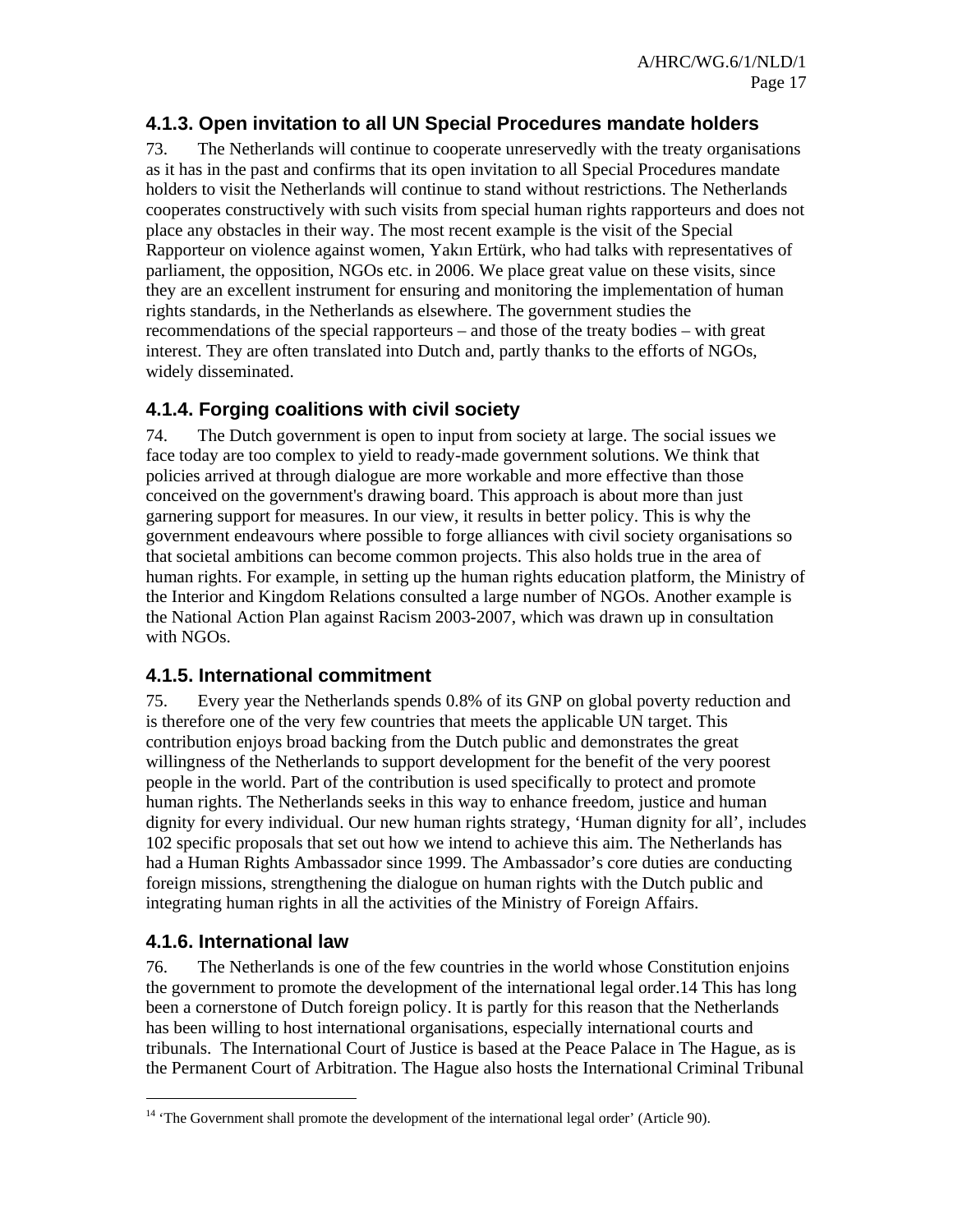A/HRC/WG.6/1/NLD/1 Page 18

for the former Yugoslavia, the Appeals Chamber of the International Criminal Tribunal for Rwanda, and – since 2002 – the International Criminal Court. Moreover, it was decided in 2007 that the Special Tribunal for Lebanon would have its seat in The Hague. The presence of these courts and tribunals prompted former UN Secretary-General Boutros Boutros-Ghali in the mid-1990s to dub The Hague 'the legal capital of the world'.

## *4.2. Challenges and constraints*

### **4.2.1. Security and classic fundamental rights**

77. The terrorist threat has thrown up new dilemmas in recent years, not just in the Netherlands but also in many other countries. It is incumbent on states to take all reasonable steps to protect their citizens from life-threatening situations. Protecting the public from security threats has traditionally been a core duty of government, but measures to ensure security can conflict with fundamental rights. Dutch NGOs have expressed concern about this conflict on several occasions.

78. The government is mindful of these concerns and, when taking counterterrorism measures, tries to strike a fair balance with the classic fundamental rights of individuals that may be curtailed by these measures. It proceeds from the principle that, in seeking to protect ourselves and our values, we should avoid compromising those values. They include the right to privacy, personal freedom, safety, the right to a fair trial, and freedom of expression. The treaty provisions in which these fundamental rights are laid down are not formulated in absolute terms and leave room for such a balance to be struck.

79. As explained in section 2.4, a number of checks are built into the legislative process at various stages to assess the compatibility of new legislation with fundamental rights, and particular attention is paid to this question in the explanatory memorandum to new pieces of legislation, as in the explanatory memorandum to the bill to amend the Criminal Code, the Code of Criminal Procedure and certain other pieces of legislation with a view to extending powers to investigate and prosecute terrorist offences. It specifically addresses the relationship between the powers which the bill would extend and the consequences thereof for suspects' right to the privacy of the home, family life, and correspondence. After these checks and balances in the legislative process, it is the task of an independent court in specific cases to assess the application of legislation in the context of counterterrorism activities.

#### **4.2.2. Human rights education**

80. The treaty bodies created under the Convention on the Rights of the Child and the Convention on the Elimination of All Forms of Racial Discrimination have in the past noted that human rights could be given more attention in Dutch education. Some participants at the consultative meetings with civil society organisations that preceded the drafting of this report also commented that there was little knowledge or discussion of human rights in the Netherlands. The government takes this criticism seriously and organised a conference on human rights education in March 2007 in conjunction with a number of human rights NGOs and others. The conference looked in particular at the place that human rights should be accorded in education, public information and the training of professionals.

81. One of the conclusions was that while there was a lot going on in the Netherlands in the area of human rights education, the implementation of these initiatives was not effective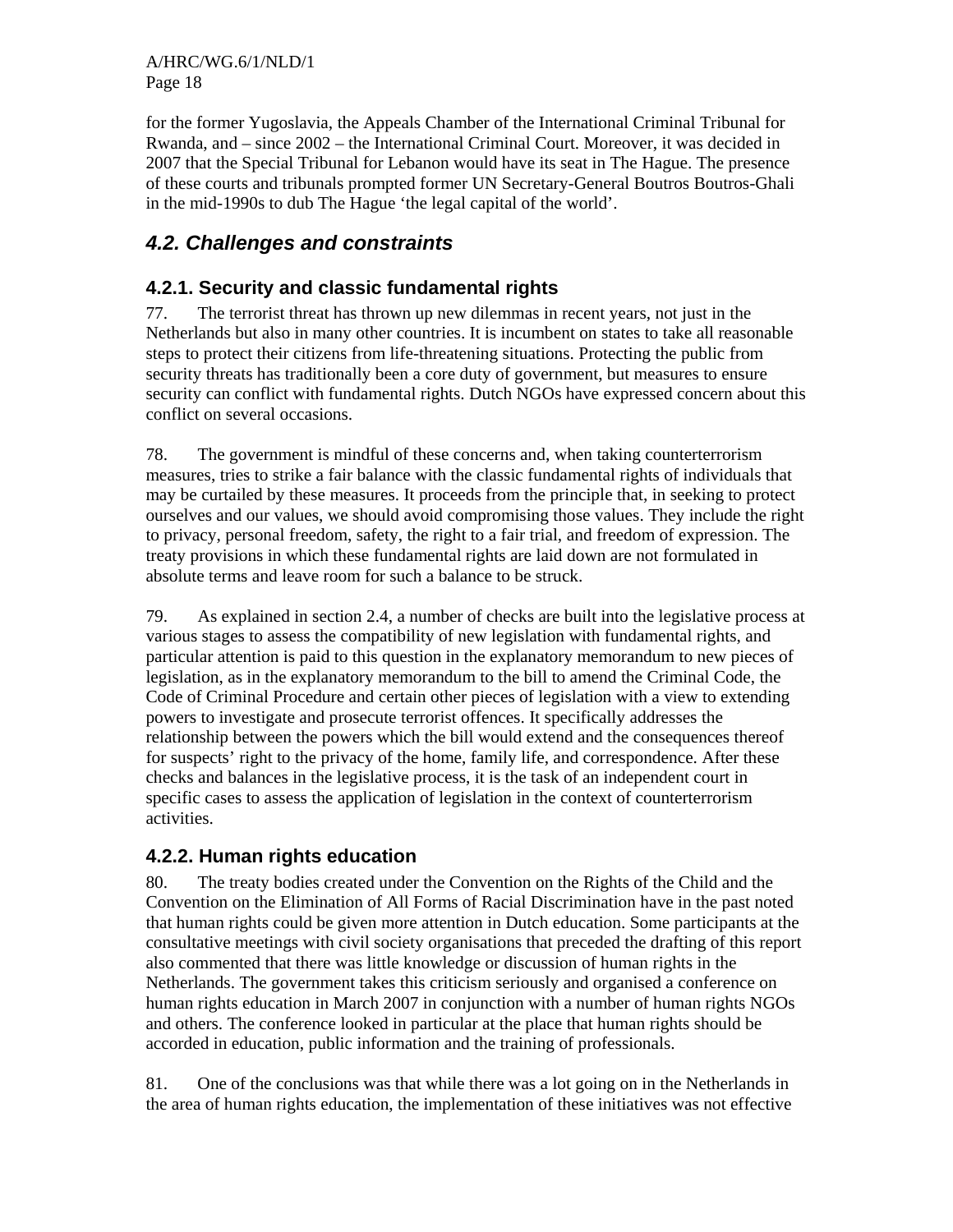or permanent. The government therefore devised an action plan together with the relevant stakeholders to consolidate and more clearly define the place of human rights education in society. It should be noted that schools cannot be given explicit instructions on how they should teach pupils about human rights. Human rights are not taught as a subject in their own right, but are placed in a broader context.

82. On 1 February 2006, an act came into force that obliges schools primary and secondary schools to devote attention to active citizenship and social integration in their curricula. By coming into contact with pupils from different backgrounds at school, children learn about different customs and cultures and are prepared for participation in a diverse society.

### **4.2.3. Reports to treaty bodies**

83. The Netherlands considers it very important that reports are thorough, accurate and submitted on time. A great deal of time and energy is devoted to ensuring reports are drafted carefully and coherently and are very informative, e.g. with regard to the implementation of recommendations made by treaty bodies on previous occasions. Since relevant data on a given reporting period, including statistical data, often only becomes available after the deadline, processing the data can cause delays. Sometimes reports are merged.

84. Reporting requirements place heavy demands on the institutional capacity of states parties. The reporting burden has increased sharply in recent decades. As a result, countries face considerable time pressure when trying to meet the deadlines for reporting to the various treaty bodies. This problem is generally recognised internationally, and is part of a broader debate about reforms to the UN treaty body system in the area of human rights. The Netherlands plays an active role in this debate.

85. The Netherlands takes the recommendations of UN treaty bodies seriously. For example, the Dutch parliament devoted a separate session to the most recent recommendations of the CEDAW committee and political parties sometimes invoke recommendations in seeking changes to government policy.

#### **4.2.4. Internet**

86. The explosive increase in the use of the internet, and the opportunities it offers as a relatively anonymous forum for disseminating information, pose new challenges for governments in terms of the protection of human rights. Child pornography, racism and other forms of discrimination demand a specific and targeted approach. The Netherlands has already taken a number of steps in this direction with the establishment of the National Cybercrime Centre, a hotline for discrimination on the internet and the ratification of the Convention on Cybercrime of the Council of Europe.

87. The rapid developments and increase in the use of the internet demand additional efforts if everyone's rights are to be protected properly. In this regard the government is also seeking to promote media literacy, i.e. the knowledge, skills and mentality that people should possess to be able to consciously and critically navigate a media landscape that pervades all areas of society. The Dutch approach will include the setting up of a centre for media education and expertise.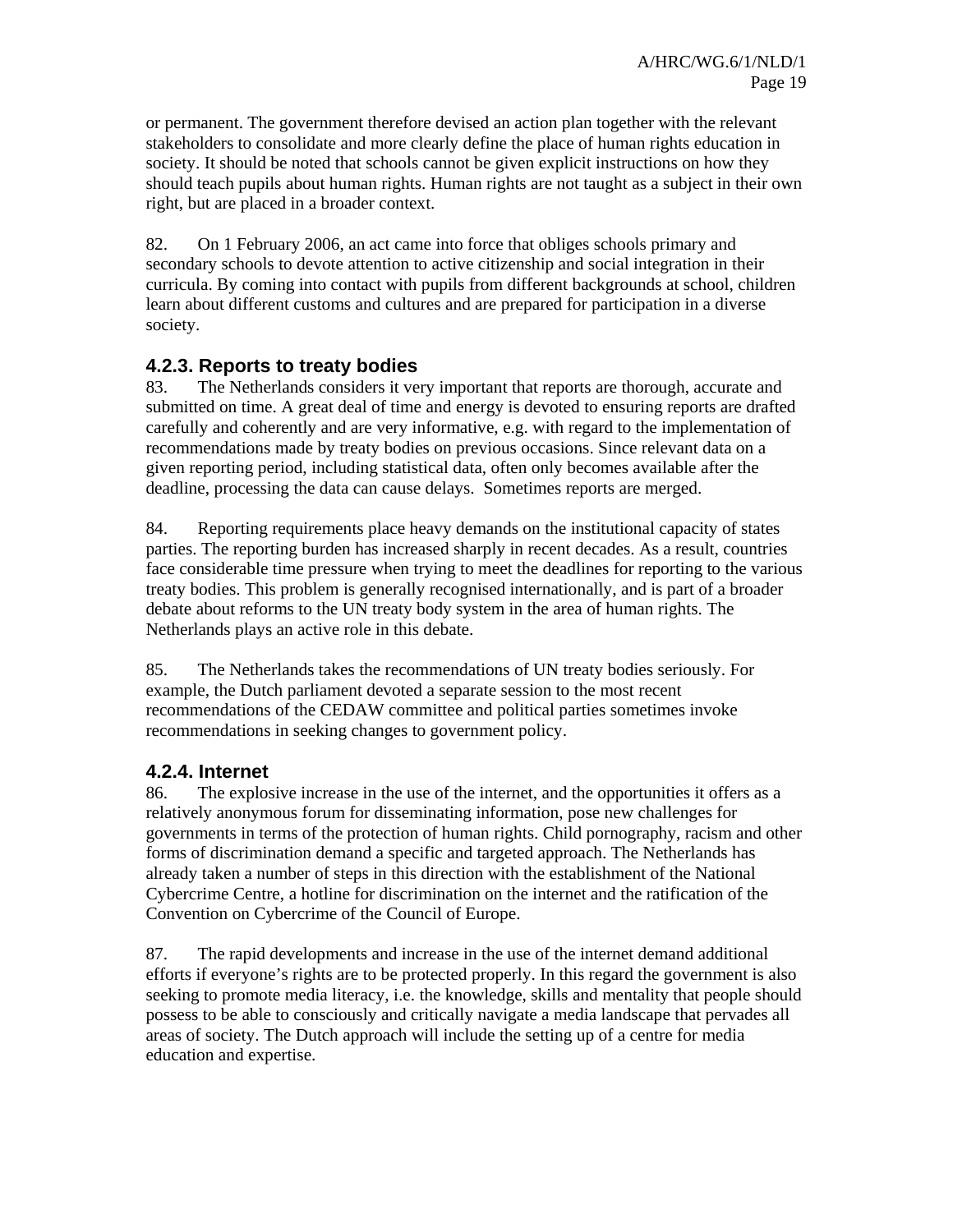# **5. Priorities**

## *5.1. Integration*

88. For many years, the Netherlands ignored the effects the introduction of other cultures, customs and religions could have on the host country. This led to tensions, and increasing intolerance. Integration policy is therefore one of the Dutch government's biggest priorities for the years ahead, and some decisive steps will have to be taken.

89. Many people of Dutch origin perceive the rapid changes in their living environment as threatening, and they are becoming increasingly unwilling to equate diversity with enrichment. Correction mechanisms no longer work properly, and people are afraid of taking each other to task for aberrant or disruptive behaviour. Tension has sometimes led to violence, and more and more Dutch people feel that minorities and migrants should assimilate.

90. People of Dutch origin and immigrants still live very much in separate worlds, and this has led to growing polarisation. The social and cultural gulf goes hand in hand in hand with socioeconomic deprivation. Many non-western ethnic minorities and poorly educated Dutch people have too few competences and networks to participate successfully in economic life.

91. The Dutch government feels the dissatisfaction on both sides, and is fully aware of the urgent need to put an end to polarisation. Opportunities to do so exist, considering that individuals share common interests. These are not only socioeconomic, associated with work, but are also connected with matters such as safety and security, education, childcare, homes and quality-of-life in the community. The government is therefore appealing to groups' shared interests. Ideally, individuals should be aware of their own responsibilities, and those they share with others, so that they can not only assert their interests but also protect them.

92. The way integration has proceeded in the past few decades has made it abundantly clear that we should not underestimate the differences between cultures and religions. It has also become clear that as society becomes more diverse and individualised, people become less familiar with the core values inherent to the rule of law, and their implications. That is why it is essential for everyone in the Netherlands to uphold and disseminate the freedoms, rights and obligations that are part and parcel of the rule of law. But that is not enough.

93. Fundamental rights play an important role in the expectations we should have of each other. Democracy, freedom of religion and association, freedom of expression and equality regardless of political convictions, race, sex or sexual preference are achievements we cherish, and the very reasons why many people came to our country in the first place. The Netherlands underscores that these freedoms are non-negotiable. Everyone living in the Netherlands should be aware of their fundamental rights and should reflect these rights in their dealings with others. Integration therefore also means living with these fundamental rights, which are the same for everyone. Freedom of religion, for instance, means the freedom to practise one's own religion, but also the obligation to respect the religious beliefs of others, and to accept apostasy and the fact that some people may have no religious beliefs at all.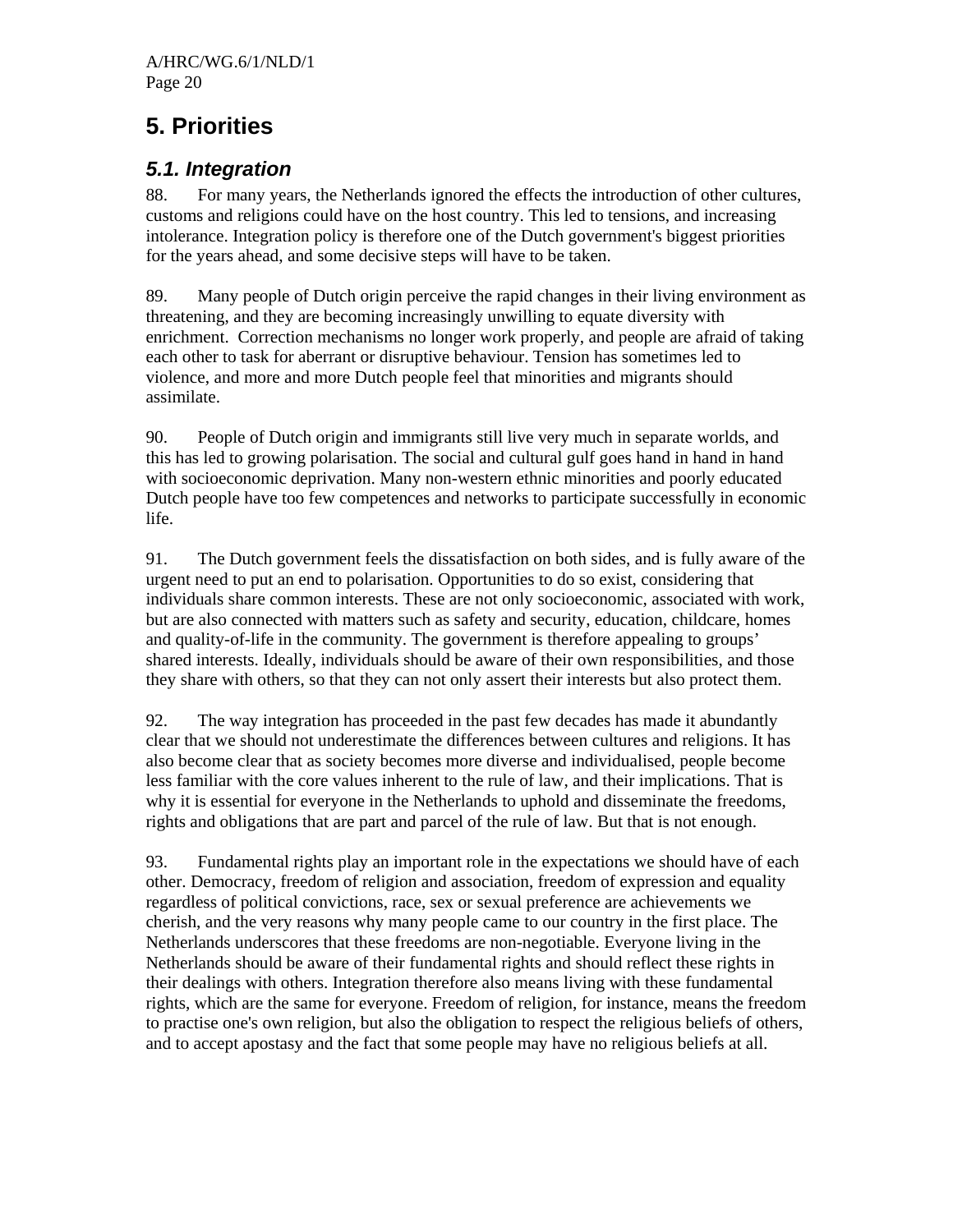## *5.2. Youth policy*

94. According to an international comparative study, young people in the Netherlands are very happy with their lives.15 We want to keep it that way. But at the same time, we should not close our eyes to trends that give cause for concern: the rising incidence of child abuse, the increase in the number of children with behavioural problems and the unhealthy lifestyles of many young people, the number of young people that neither attend school nor have a job, and the number of – increasingly younger – young people that cause problems. The Jaarbericht Kinderrechten, 2008, the first annual report on children's rights in the Netherlands, which was published recently by UNICEF and Defence for Children International, also identifies these trends.

95. The Dutch government wants to turn the tide, and to make sure that children in the Netherlands can grow up healthy and safe, can develop their talents and enjoy life, can contribute to society and are well prepared for the future. In order to achieve this ambition the Netherlands appointed a Minister for Youth and Families in early 2007. He is responsible for child-friendly and family-friendly policies, supported by parents, families, teachers, professional care works, and the municipal and provincial authorities. With the programme Every Opportunity for Every Child, the Netherlands has made a conscious choice for a new, interministerial approach which makes it possible for ministry departments to work together, take the lead and override other interests in the interests of young people and their families.

96. There are three strands to this approach. First, families are again to be given the important position they ought to have in the childrearing. Second, more attention will be devoted to prevention, by earlier detection of undesirable situations. And third, undesirable situations will not be allowed to continue. Instead, parents, professionals and government authorities will work towards effective solutions.

97. The programme also devotes attention to the influence of the various cultural backgrounds of children in the Netherlands. Youth policy must, after all, reach every child and parent equally well. It must be equally effective for everyone, and thus professional, and tailored to society's diversity. New measures include the introduction of an income-related child-specific budget; financial support for households with chronically ill or disabled children and only one breadwinner; extension of the statutory right to parental leave; and the establishment of Youth and Family Centres combining, wherever possible, medical, social and educational support for parents and their children.

98. An important development has taken place in relation to secure youth care. There are already numerous services for young people with behavioural problems, and most of their needs can be met. Unfortunately, however, some young people demonstrate such seriously problematic behaviour that the mainstream youth care services can no longer cope with them. These young people need to be treated in a secure setting. Up to 1 January 2008, they were placed in young offenders' institutions, since there was no facility specifically for them, and they often shared the same problems as young offenders. However, this situation became untenable.

99. NGOs and Defence for Children International Nederland were critical of this state of affairs. Young people with no criminal record do not belong in young offenders' institutions.

<sup>-</sup> $15$  Child well-being in rich countries – Unicef 2007